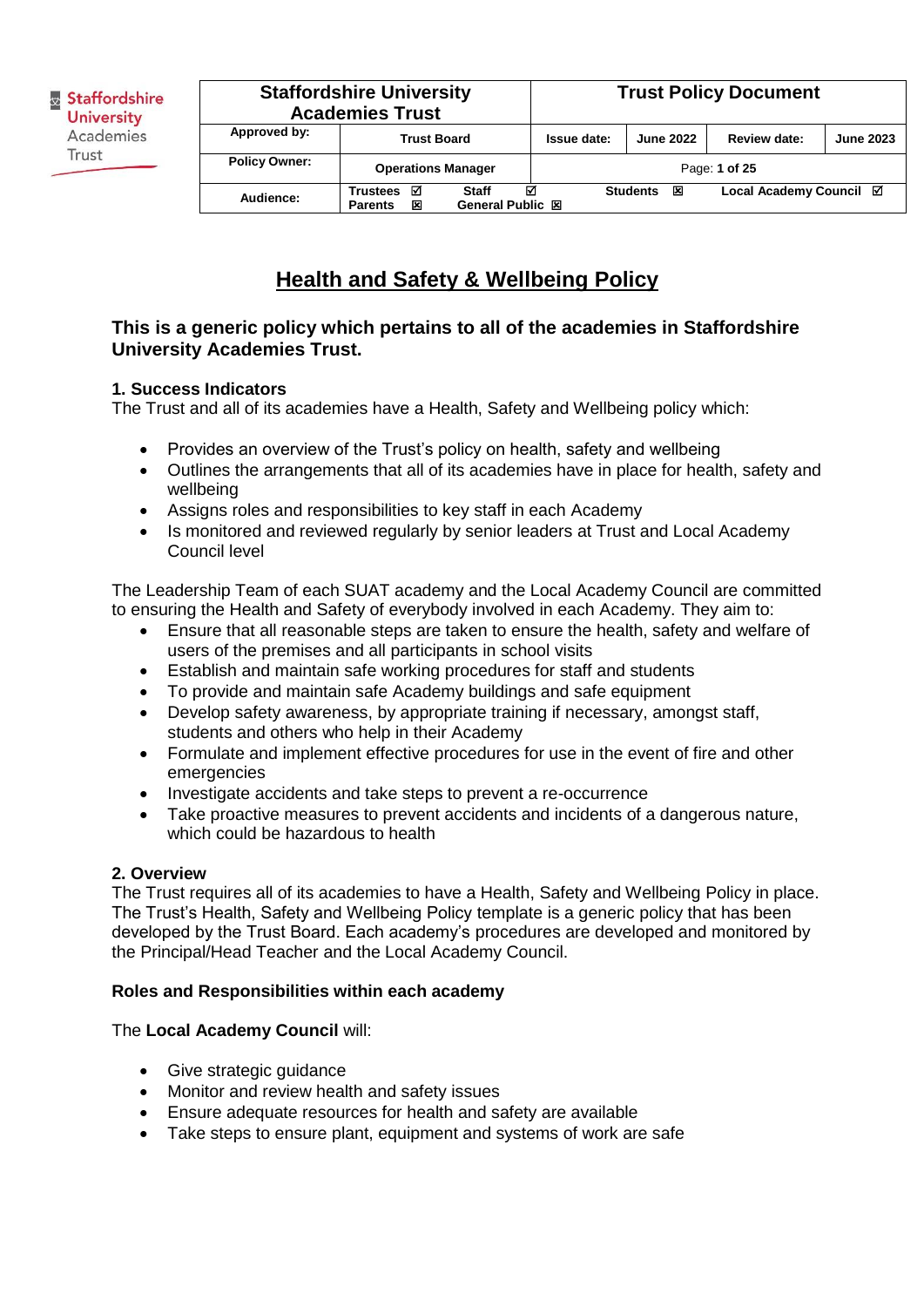|                      | <b>Staffordshire University</b><br><b>Academies Trust</b>                       |             |                       | <b>Trust Policy Document</b> |                  |  |
|----------------------|---------------------------------------------------------------------------------|-------------|-----------------------|------------------------------|------------------|--|
| Approved by:         | <b>Trust Board</b>                                                              | Issue date: | <b>June 2022</b>      | Review date:                 | <b>June 2023</b> |  |
| <b>Policy Owner:</b> | <b>Operations Manager</b>                                                       |             |                       | Page: 2 of 25                |                  |  |
| Audience:            | <b>Staff</b><br><b>Trustees</b><br>☑<br>General Public 図<br>x<br><b>Parents</b> | М           | <b>Students</b><br>1∞ | Local Academy Council ⊠      |                  |  |

- Ensure that the Academy provides adequate training, information, instruction, induction and supervision to enable everyone in the Academy to be safe
- Maintain the premises in a condition that is safe and without significant risk
- Provide a working environment that is safe and healthy
- Provide adequate welfare facilities for staff and students
- In their critical friend role, maintain an interest in all the health and safety matters
- Review and monitor the effectiveness of this policy

The **Principal** is responsible for the day to day running of the Academy. They will:

- Promote a positive, open health and safety culture in their Academy
- Report to LAC members on key health and safety issues
- Seek advice from other organisations or professionals, such as the Health and Safety Executive, safety advisers etc. as and when necessary
- Ensure that all staff co-operate with the policy
- Devise and implement safety procedures
- Ensure that risk assessments are reviewed on an annual basis
- Ensure relevant staff have access to appropriate training
- Meet with the Facilities Manager (or their equivalent) regularly to ensure that any building/grounds issues are dealt with in a timely manner

**Senior Leaders** within the Academy will support the Principal in their role. They will:

- Ensure risk assessments are accurate, suitable and reviewed annually
- Deal with any hazardous practices, equipment or building issues and report to the Principal/Head Teacher if they remain unresolved
- Provide a good example, guidance and support to staff on health and safety issues
- Carry out a health and safety induction for all staff and keep records of that induction
- Keep up to date with new developments in Health and Safety issues for their Academy
- Carry out investigations into accidents and produce reports / statements for any civil or criminal action which may arise
- Ensure any contractors on site are competent in health and safety matters
- Complete an annual health and safety report for the Local Academy Council, during the summer term, in conjunction with the Premises Manager

The **Premises Manager (or the member/s of staff assigned to that role)** is responsible for day to day maintenance and other buildings / grounds issues. They will:

- Ensure that any work that has health and safety implications is prioritised
- Report any concerns regarding unresolved hazards in the academy to the Senior Leadership Team immediately
- Ensure that all work under their control is undertaken in a safe manner
- Carry out a daily check of the grounds and building to spot any disrepair or other hazards such as broken glass etc. in the play areas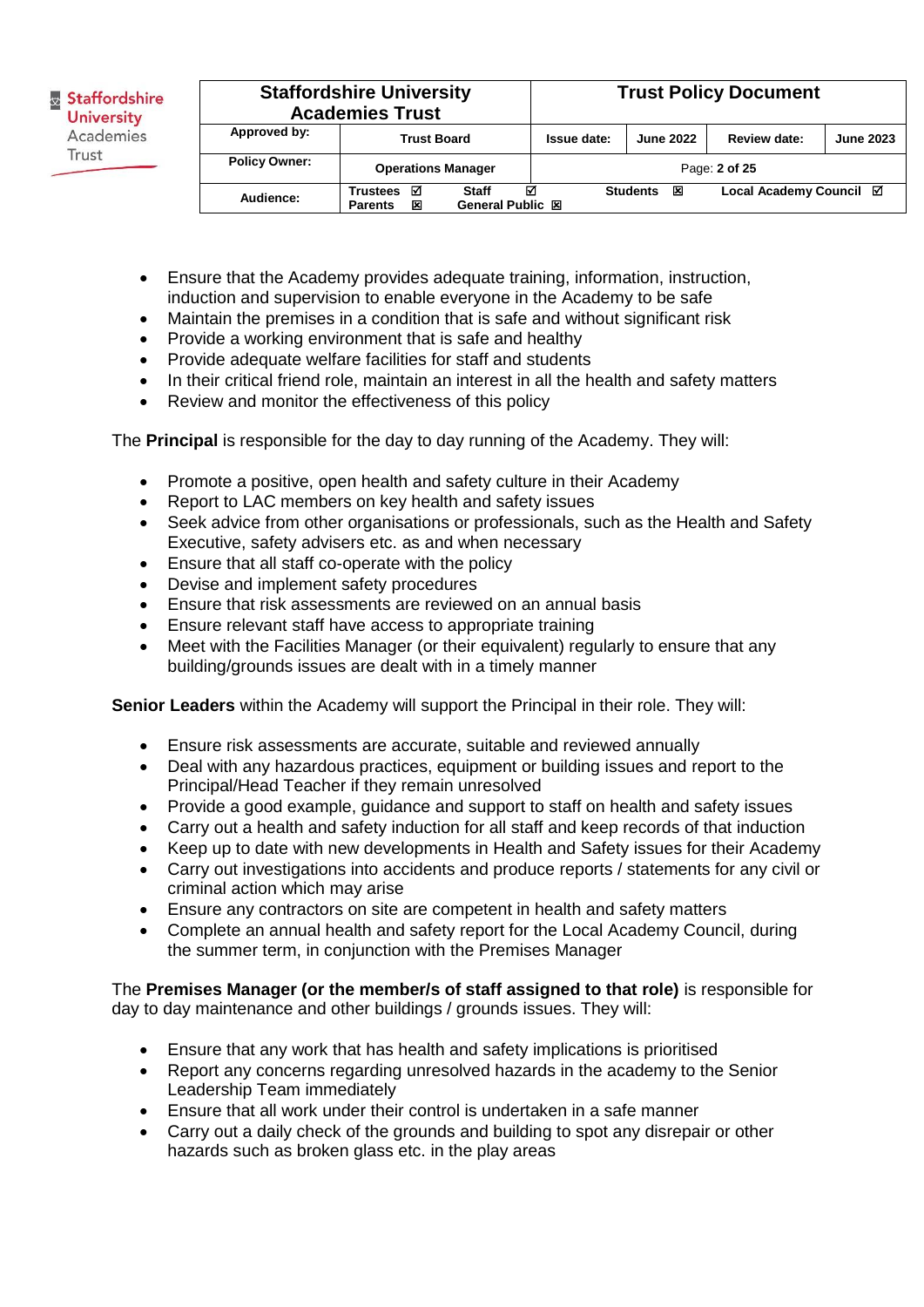| <b>Staffordshire University</b><br><b>Academies Trust</b> | <b>Trust Policy Document</b>                                                    |             |                      |                         |                  |
|-----------------------------------------------------------|---------------------------------------------------------------------------------|-------------|----------------------|-------------------------|------------------|
| Approved by:                                              | <b>Trust Board</b>                                                              | Issue date: | <b>June 2022</b>     | Review date:            | <b>June 2023</b> |
| <b>Policy Owner:</b>                                      | <b>Operations Manager</b>                                                       |             |                      | Page: 3 of 25           |                  |
| Audience:                                                 | <b>Staff</b><br>☑<br>Trustees<br><b>General Public 図</b><br>×<br><b>Parents</b> | ⊠           | <b>Students</b><br>図 | Local Academy Council ⊠ |                  |

- Ensure that all cleaning and catering staff are aware of safe working practices, especially regarding reporting of hazards, the use of hazardous substances and manual handling
- Carry out a weekly test of the fire alarm and other such internal statutory compliance checks, to the required frequency
- Ensure all contractors are 'inducted' and provided with the relevant risk assessments, asbestos records, hazard exchange form, hot works permits and are made aware of any fragile roofs or other hazards in the areas where they will be working
- Fully co-operate with health and safety arrangements during larger building projects
- Adhere to risk assessments, COSHH assessments and safe working practices
- Complete an annual health and safety report for the Local Academy Council, during the summer term, in conjunction with the Senior Leadership Team

### **All Academy Staff** will:

- Read the Health and Safety Policy
- Comply with the academy's health and safety arrangements, including the adherence to risk assessments, health and safety procedures and policies
- Take reasonable care of their own and other people's health and safety
- Leave the classroom / playground / office in a reasonably tidy and safe condition
- Follow safety instructions when using equipment
- Supervise students/students and advise them on how to use equipment safely
- Report practices, equipment or physical conditions that may be hazardous to their line manager and/or the appropriate member of staff
- Follow the accident reporting procedure (which is a separate document)
- Contribute to and highlight any gaps in the academy's risk assessments and health and safety procedures

In accordance with the academy rules and procedures on discipline, **students** will:

- Follow safety and hygiene rules intended to protect the health and safety of themselves and others
- Follow safety instructions of teaching and support staff, especially in an emergency

#### **Employer responsibilities**

The Trust is the direct employer of all of its staff and accordingly ensures that there is a Health and Safety Policy in place to comply with the Health and Safety at Work Act 1974.

On behalf of the Trust Board SUAT's Operations Manager will:

- Provide advice and guidance to help academies fulfil their health and safety responsibilities
- Answer queries from staff on health and safety issues
- Visit where necessary to give advice on all aspects of new and existing health and safety policies and procedures
- Advise on and facilitate (when necessary) staff safety training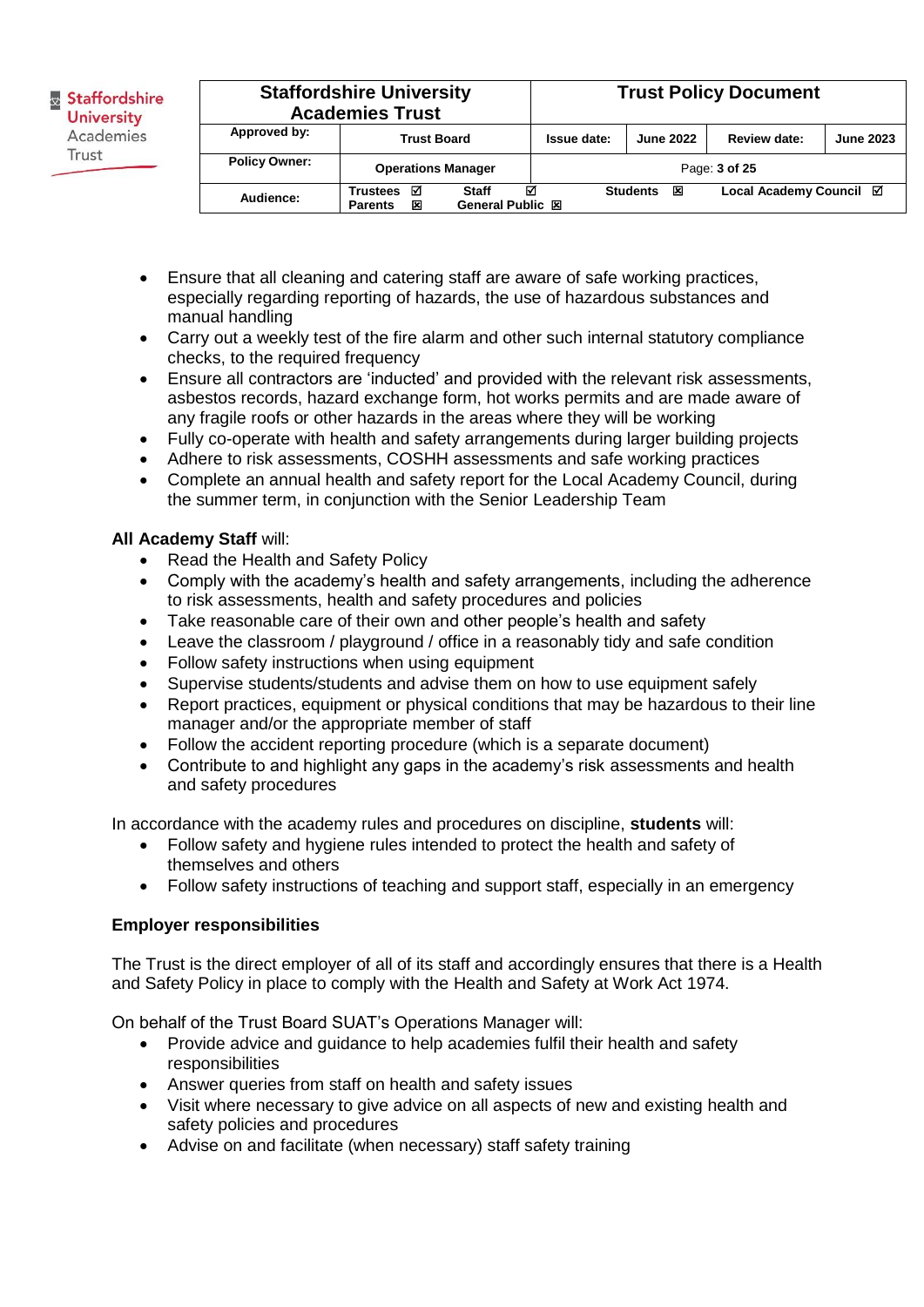| <b>Staffordshire University</b><br><b>Academies Trust</b> |                                                                          |  | <b>Trust Policy Document</b> |                      |                         |                  |
|-----------------------------------------------------------|--------------------------------------------------------------------------|--|------------------------------|----------------------|-------------------------|------------------|
| Approved by:                                              | <b>Trust Board</b>                                                       |  | Issue date:                  | <b>June 2022</b>     | Review date:            | <b>June 2023</b> |
| <b>Policy Owner:</b>                                      | <b>Operations Manager</b>                                                |  |                              |                      | Page: 4 of 25           |                  |
| Audience:                                                 | ☑<br>Staff<br><b>Trustees</b><br>General Public 図<br>⊠<br><b>Parents</b> |  | М                            | 区<br><b>Students</b> | Local Academy Council ⊠ |                  |

- Draft and/or advise on procedures and guidance for health and safety
- Interpret and advise on new legislation impacting on the working environment
- Attend meetings to advise on occupational safety issues

# **Health, Safety and Wellbeing Policy**

# **Staffordshire University Academy**

The local policy has five parts;

**Part A** – Introduction

**Part B** - The Health and Safety Policy Statement

**Part C** - Management Arrangements

**Part D** - The detailed arrangements & procedures for Health, Safety and Wellbeing within the individual SUAT academy, as named above.

**Part E** - The Key Performance Indicators.

#### **A. Introduction**

This individual academy policy containing local arrangements for implementing and communicating health and arrangements will be utilised in conjunction with the SUAT Health, Safety and Wellbeing policy provided on pages one to four (inclusive). In each SUAT academy there will be a comprehensive database of key individuals.

#### **B. Policy Statement**

The requirement to provide a safe and healthy working environment for all employees is acknowledged and the Staffordshire University Academy Local Academy Council recognise and take responsibility for compliance with the statutory duties under the Health and Safety at Work etc. Act 1974.

The Local Academy Council will ensure so far as is reasonably practicable that:

• All places and premises where staff and students are required to work and engage in academy activities are maintained in a condition which is safe and without risk to health. (This includes the health and safety of persons on the premises or taking part in educational activities elsewhere)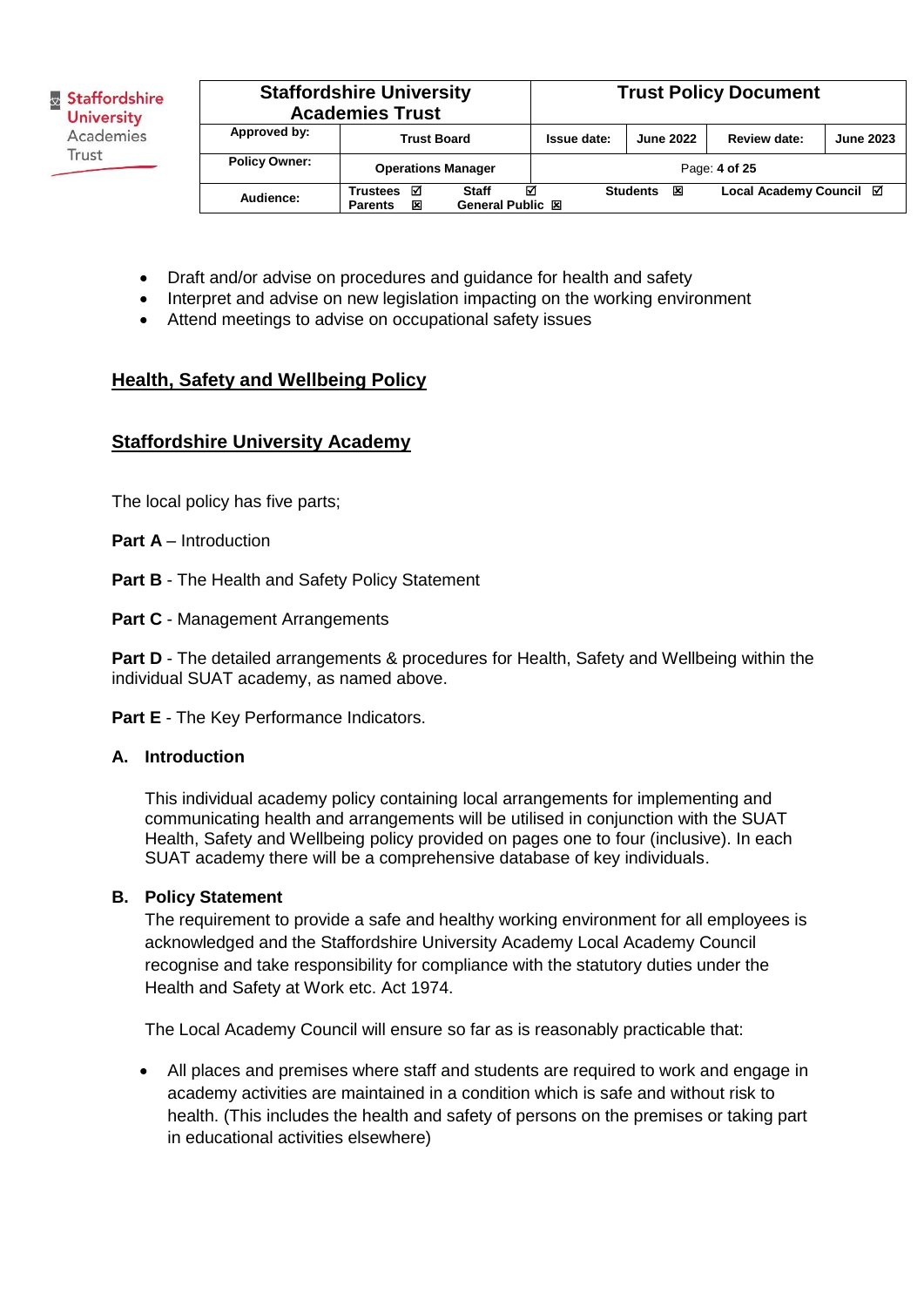|                      | <b>Staffordshire University</b><br><b>Academies Trust</b>                                   |  |             | <b>Trust Policy Document</b> |                         |                  |
|----------------------|---------------------------------------------------------------------------------------------|--|-------------|------------------------------|-------------------------|------------------|
| Approved by:         | <b>Trust Board</b>                                                                          |  | Issue date: | <b>June 2022</b>             | Review date:            | <b>June 2023</b> |
| <b>Policy Owner:</b> | <b>Operations Manager</b>                                                                   |  |             |                              | Page: 5 of 25           |                  |
| Audience:            | ☑<br>М<br><b>Staff</b><br><b>Trustees</b><br>×<br><b>General Public 図</b><br><b>Parents</b> |  |             | <b>Students</b><br>区         | Local Academy Council ⊠ |                  |

- All plant and equipment is safe to use and that arrangements exist for the safe use, handling and storage of articles and substances at work
- Appropriate safe systems of work exist and are maintained
- Sufficient information, instruction, training and supervision is available and provided to ensure that staff and students can avoid hazards and contribute in a positive manner towards their own health and safety and others
- A healthy working environment is maintained including adequate welfare facilities

In addition to the above the SUAT academies ensure that, so far as is reasonably practicable, the health and safety of other non-employees is not adversely affected by their activities.

Employee and student involvement is an important part of managing safely, and consultation on health and safety with employees, employee representatives and students/students (where relevant) forms part of this policy.

This policy statement and the accompanying organisational arrangements supersede any previously issued.

|                                                          | R. Hillier.               |
|----------------------------------------------------------|---------------------------|
| George Adamson, Chair of Local<br><b>Academy Council</b> | Rowena Hillier, Principal |
| 17/06/2022                                               | 17/06/2022                |

#### **C. Management Arrangements**

The following procedures and arrangements have been established within Staffordshire University Academy to eliminate or reduce health and safety risks to an acceptable level and to comply with minimum legal requirements:

#### **Competent Health and Safety Advice**

| The academy obtains competent health and | Staffordshire County Council Health, |
|------------------------------------------|--------------------------------------|
| safety advice from:                      | Safety and Wellbeing Service         |
| The contact details are:                 | shss@staffordshire.gov.uk            |
|                                          | 01785 355777                         |
| In an emergency we contact:              | John Burdett                         |
|                                          | 07773 791520                         |

#### **Monitoring Health and Safety**

| <sup>1</sup> Name of person(s) responsible for the overall | Debra Bate |
|------------------------------------------------------------|------------|
| monitoring of health and safety in the Academy:            |            |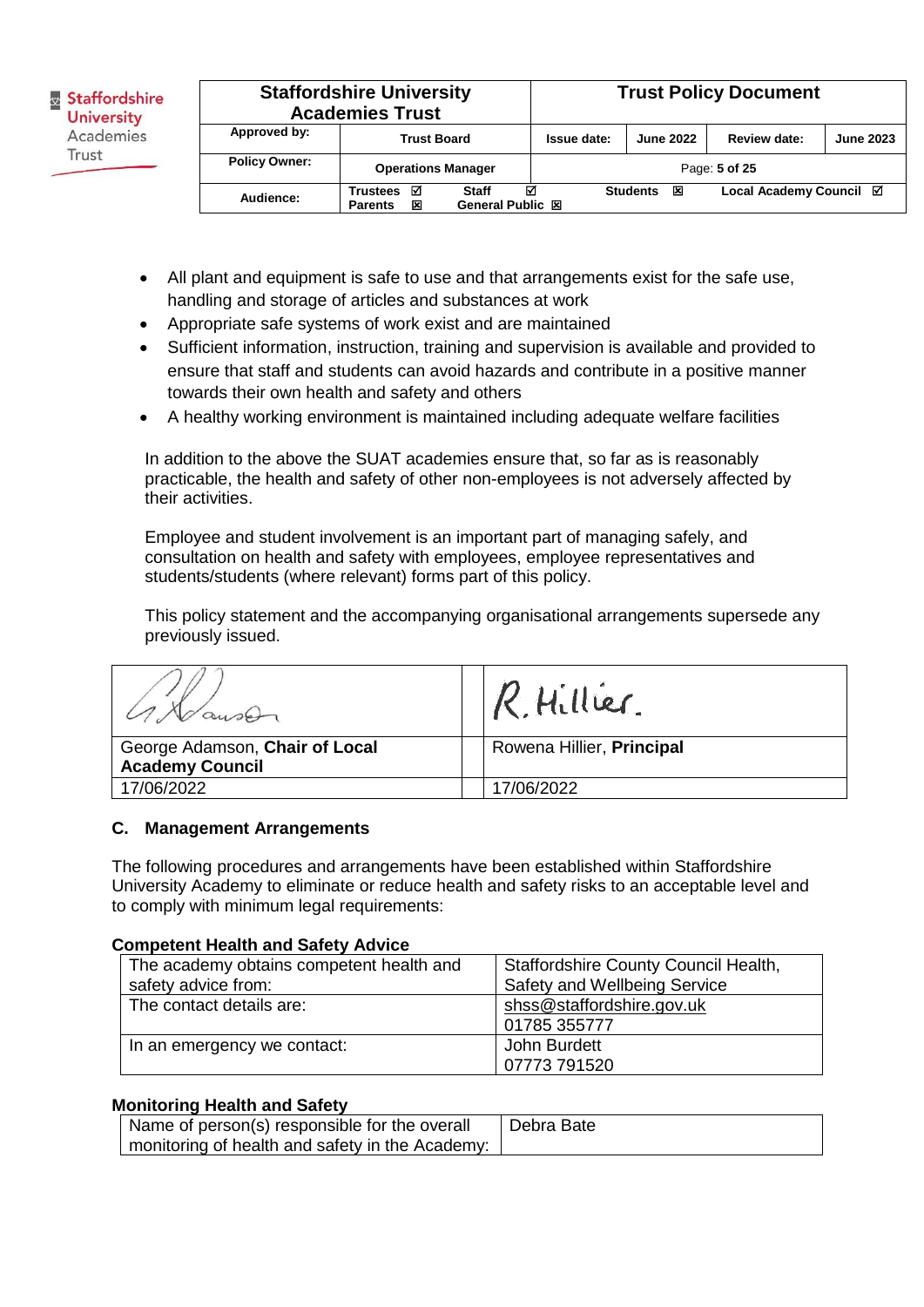| <b>Staffordshire University</b><br><b>Academies Trust</b> |                                      |                                              |               |                      | <b>Trust Policy Document</b> |                  |
|-----------------------------------------------------------|--------------------------------------|----------------------------------------------|---------------|----------------------|------------------------------|------------------|
| Approved by:                                              | <b>Trust Board</b>                   |                                              | Issue date:   | <b>June 2022</b>     | <b>Review date:</b>          | <b>June 2023</b> |
| <b>Policy Owner:</b>                                      | <b>Operations Manager</b>            |                                              | Page: 6 of 25 |                      |                              |                  |
| Audience:                                                 | ⊠<br>Trustees<br>×<br><b>Parents</b> | ⊠<br><b>Staff</b><br><b>General Public 図</b> |               | <b>Students</b><br>因 | Local Academy Council ⊠      |                  |

Our arrangements for the monitoring of health and safety are (include here how performance is measured, reported upon when these are reported and how e.g. annual report to Local Academy Council):

- Annual health and safety checklist
- Annual health and safety audit
- Accident investigation reports for identification of reoccurring issues/possible defects
- Termly LAC report
- Line management meetings
- Premises tours
- Staff communication
- Risk assessment reviews

The Academy carries of out formal evaluations and audits on the management of health and safety twice annually.

| The last audit took place (Self audit undertaken                                               | Date: October 2016 |
|------------------------------------------------------------------------------------------------|--------------------|
| January 2017)                                                                                  | By: John Burdett   |
| Name of person responsible for monitoring the<br>implementation of health and safety policies: | Debra Bate         |
| All staff are aware of the key performance indicators in part E and how they are               |                    |
| achieved and monitored                                                                         |                    |

| <b>Workplace inspections - type</b>  | Name of person who carries these<br>out                                                                     |
|--------------------------------------|-------------------------------------------------------------------------------------------------------------|
| External grounds                     | David Rowlands/Andrew Price/Kian<br><b>Beddows</b>                                                          |
| PE equipment – internal and external | PE staff-Amy Jukes/Rosa<br>Wakeham/Mia Wright/Brett Taylor/Jake<br>Smith/Stephen Handy/C. Knight/M.<br>Joss |
| Ladder logs                          | David Rowlands/Andrew Price/ Kian<br><b>Beddows</b>                                                         |
| Portable appliances                  | David Rowlands/Andrew Price/ Kian<br><b>Beddows</b>                                                         |
| DT equipment                         | David Rowlands/Andrew Price/ Kian<br><b>Beddows</b>                                                         |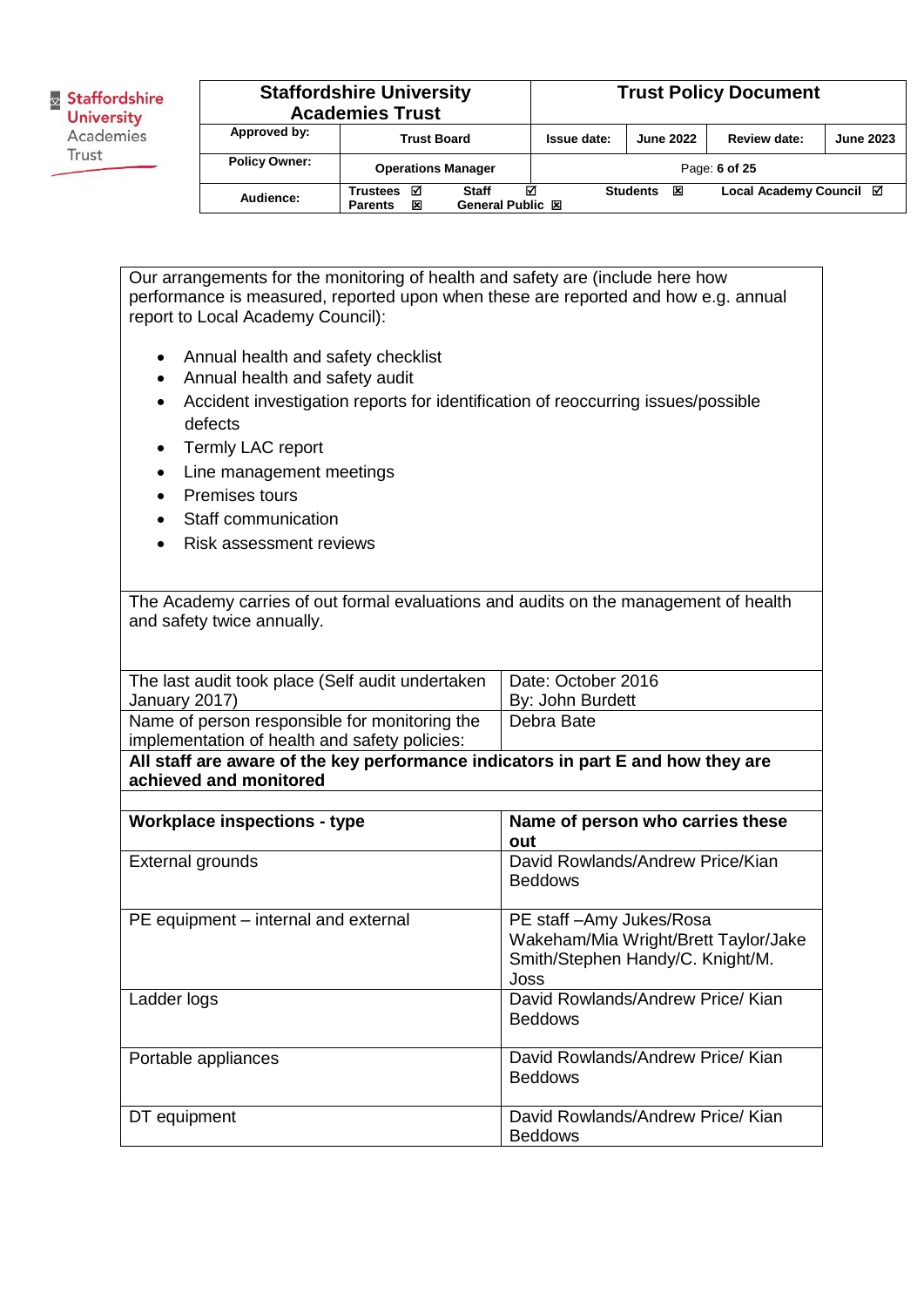.

| <b>Staffordshire University</b><br><b>Academies Trust</b> |                                      |                                              | <b>Trust Policy Document</b> |                      |                         |                  |
|-----------------------------------------------------------|--------------------------------------|----------------------------------------------|------------------------------|----------------------|-------------------------|------------------|
| Approved by:                                              | <b>Trust Board</b>                   |                                              | Issue date:                  | <b>June 2022</b>     | Review date:            | <b>June 2023</b> |
| <b>Policy Owner:</b>                                      | <b>Operations Manager</b>            |                                              |                              |                      | Page: 7 of 25           |                  |
| Audience:                                                 | М<br>Trustees<br>×<br><b>Parents</b> | М<br><b>Staff</b><br><b>General Public 図</b> |                              | <b>Students</b><br>図 | Local Academy Council Ø |                  |

| ICT equipment                           | Sean Walker/Amandeep Singh                                  |
|-----------------------------------------|-------------------------------------------------------------|
| <b>Bleacher seating</b>                 | David Rowlands/Andrew Price/ Kian<br><b>Beddows</b>         |
| <b>External seating</b>                 | David Rowlands/Andrew Price/ Kian<br><b>Beddows</b>         |
| Stage equipment                         | David Rowlands/Andrew Price/ Kian<br><b>Beddows</b>         |
| <b>MCP</b> inspections                  | David Rowlands/Andrew Price/ Kian<br><b>Beddows</b>         |
| PPE - sites, catering, DT, art, Science | David Rowlands/Andrew Price/ Kian<br>Beddows /Keith Bennett |
| Kitchen                                 | Chartwells                                                  |
| Electrical cupboards and plant rooms    | David Rowlands/Andrew Price/ Kian<br><b>Beddows</b>         |

#### **Detailed Health and Safety Arrangements**

#### **This list of arrangements is customised by each academy in a manner appropriate to that academy.**

#### **1. Accident Reporting, Recording & Investigation**

Our arrangements for recording and investigating: Contact SCC H&S team as necessary. Student accidents: recording in student accident book. Note home for head injuries. Accident investigation. Report as required.

Staff accidents: recording in staff accident book. Accident investigation. Report as necessary.

Visitor accidents: record in accident book. Accident investigation. Report as necessary.

The person responsible for reporting accidents to the Health and Safety Executive (under RIDDOR) is: SCC H&S team. HFS40 (accident forms) completed and forward to SCC H&S team by Jayne Bird (first aid). John Burdett inspects accident forms and reports to HSE if required. Debra Bate is informed of any RIDDOR reportable accidents.

Our arrangements for reporting to the Local Academy Council are: Termly report. Email reporting procedure to be utilised as required, depending on nature of the accident. Our arrangements for reviewing accidents and identifying trends are: Accident data collated in spreadsheets to identify trends. Accident forms forward to Nicky Coss to investigate the accident.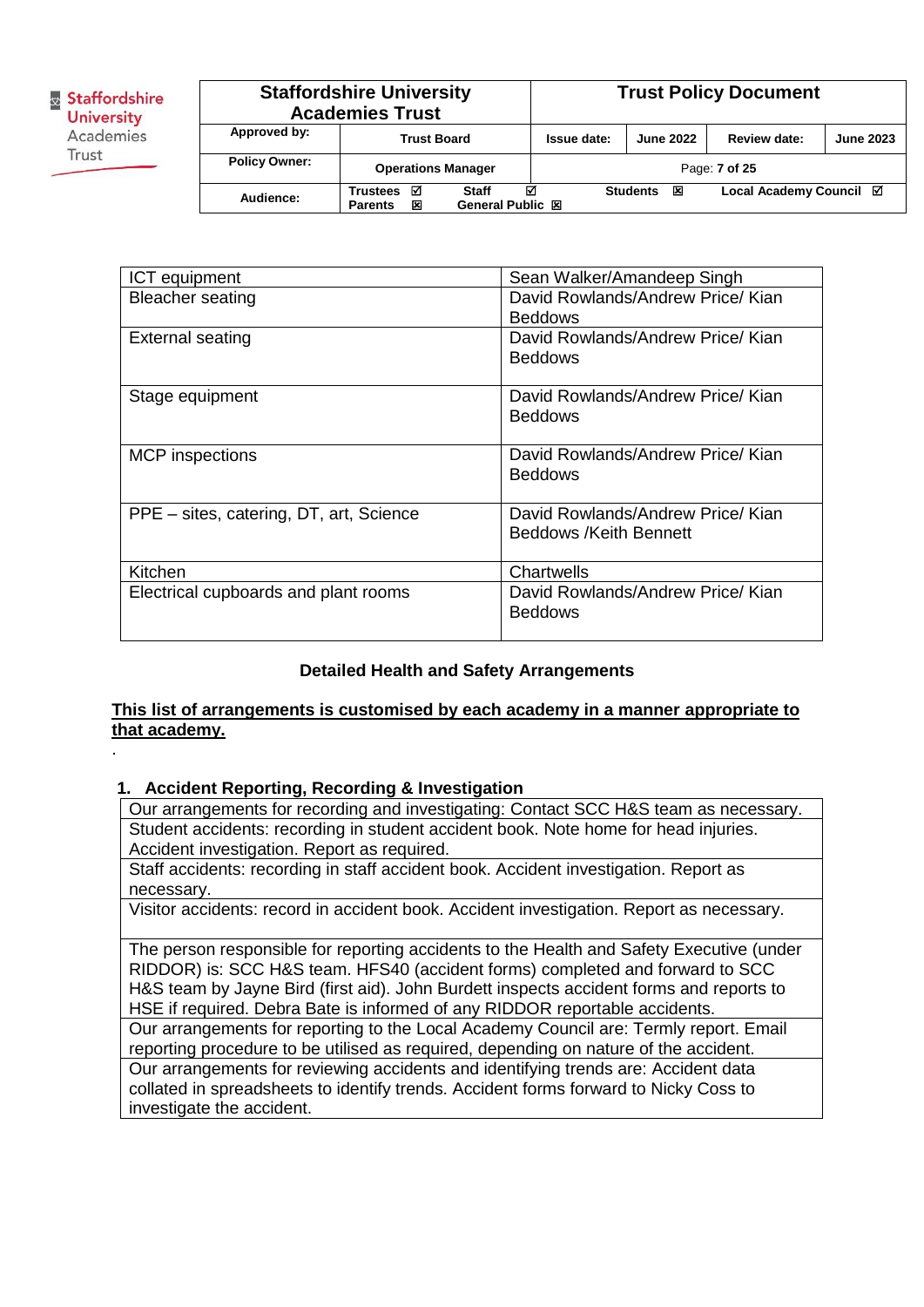**B**<br>**Staffordshire**<br>**University**<br>Academies Trust

|                      | <b>Staffordshire University</b><br><b>Academies Trust</b> |                                |             |                      | <b>Trust Policy Document</b> |                  |
|----------------------|-----------------------------------------------------------|--------------------------------|-------------|----------------------|------------------------------|------------------|
| Approved by:         | <b>Trust Board</b>                                        |                                | Issue date: | <b>June 2022</b>     | Review date:                 | <b>June 2023</b> |
| <b>Policy Owner:</b> | <b>Operations Manager</b>                                 |                                |             |                      | Page: 8 of 25                |                  |
| Audience:            | ☑<br><b>Trustees</b><br>×<br><b>Parents</b>               | ⊠<br>Staff<br>General Public 図 |             | 区<br><b>Students</b> | Local Academy Council ⊠      |                  |

### **2. Asbestos**

| Name of Premises Manager responsible for<br><b>Managing Asbestos:</b>                                                                                                                                                                                                                                                                        | David Rowlands/Debra Bate    |  |  |  |
|----------------------------------------------------------------------------------------------------------------------------------------------------------------------------------------------------------------------------------------------------------------------------------------------------------------------------------------------|------------------------------|--|--|--|
| Location of the Asbestos Management Log or<br>Record System:                                                                                                                                                                                                                                                                                 | In site office               |  |  |  |
| Staff must not drill or affix anything to walls, or undertake any kind of intrusive work to the<br>fabric of the building without first obtaining approval from the Premises Manager or other<br>trained member of SLT. The Asbestos Management Policy contains further information<br>about managing asbestos on the premises.              |                              |  |  |  |
| Staff must be aware of the procedure for gaining approval for works of this nature, which is<br>to contact a member of the site team who have received asbestos training.                                                                                                                                                                    |                              |  |  |  |
| Our arrangements to ensure that staff have information about asbestos risk upon<br>employment with the academy are to ensure that information is given in all new staff<br>induction.                                                                                                                                                        |                              |  |  |  |
| Our arrangements to ensure contractors have information about asbestos risk prior to<br>starting any work on the premises are: completion of hazard exchange forms. Identification<br>through use of the asbestos manual. If there is uncertainty, the Entrust Asbestos<br>Management Team are contacted to inspect and sample as necessary. |                              |  |  |  |
| Our arrangements to ensure all academy staff such as class teachers or caretakers have                                                                                                                                                                                                                                                       |                              |  |  |  |
| information about asbestos risk on the premises: health and safety focuses in leaflet and<br>email format, during staff induction. Asbestos training provided for key staff and asbestos<br>register always available for inspection.                                                                                                        |                              |  |  |  |
| Staff who receive annual training in asbestos awareness are: Debra Bate/David<br>Rowlands/Andrew Price/Kian Beddows.                                                                                                                                                                                                                         |                              |  |  |  |
| Staff must report damage to asbestos materials<br>to:                                                                                                                                                                                                                                                                                        | David Rowlands or Debra Bate |  |  |  |

### **3. Communication**

| Name of SLT member who is responsible for<br>communicating with staff on health and safety<br>matters:                                | Debra Bate |
|---------------------------------------------------------------------------------------------------------------------------------------|------------|
| Our arrangements for inducting staff to health and safety within the academy are: Health<br>and safety induction process & checklist. |            |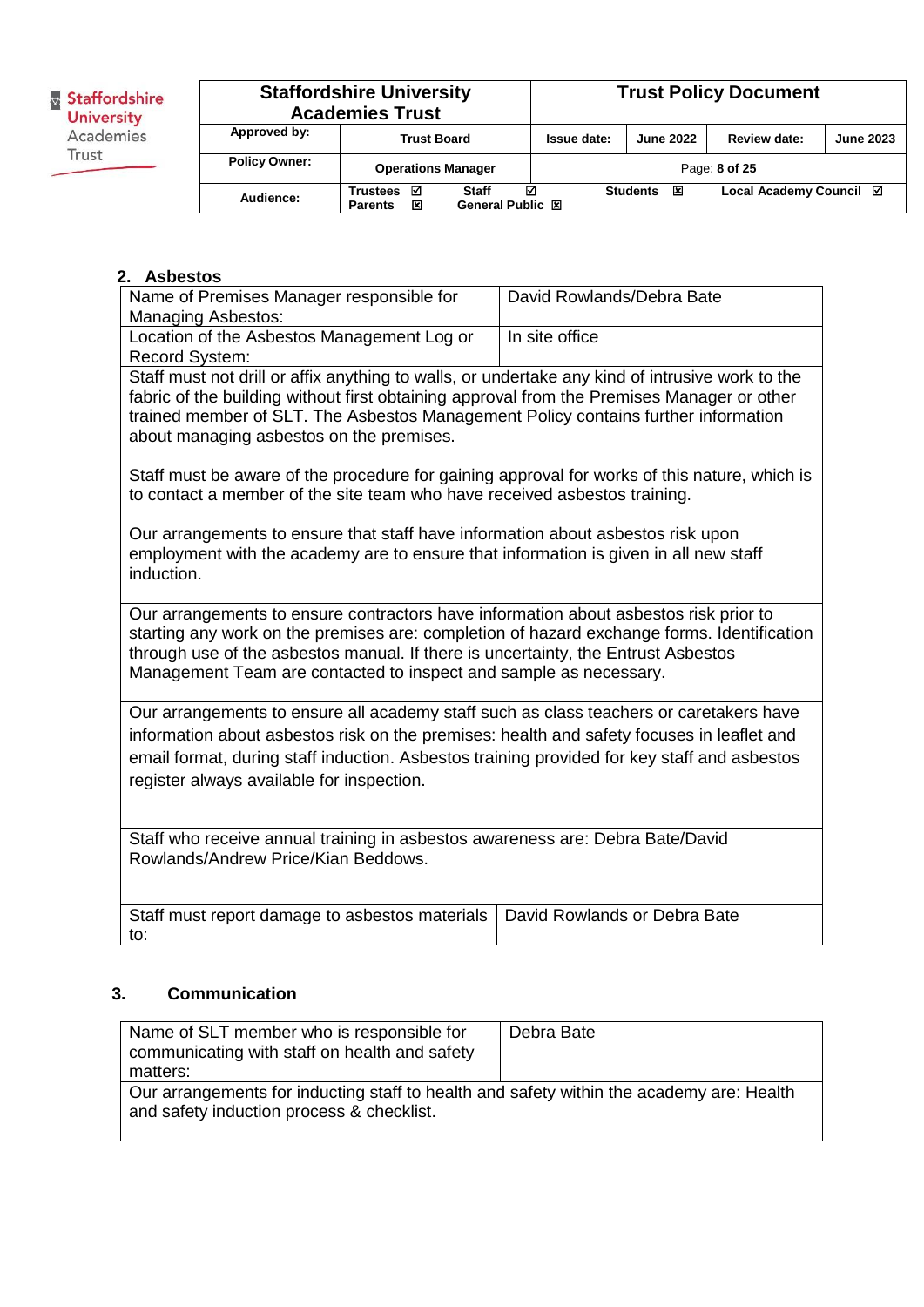| Staffordshire<br><b>University</b><br>Academies |
|-------------------------------------------------|
| Trust                                           |

|                      | <b>Staffordshire University</b><br><b>Academies Trust</b>         |             |                      | <b>Trust Policy Document</b> |                  |
|----------------------|-------------------------------------------------------------------|-------------|----------------------|------------------------------|------------------|
| Approved by:         | <b>Trust Board</b>                                                | Issue date: | <b>June 2022</b>     | Review date:                 | <b>June 2023</b> |
| <b>Policy Owner:</b> | <b>Operations Manager</b>                                         |             |                      | Page: 9 of 25                |                  |
| Audience:            | Staff<br>Trustees<br>☑<br>General Public 図<br>×<br><b>Parents</b> | ☑           | 図<br><b>Students</b> | Local Academy Council ⊠      |                  |

| Our arrangements for communicating about health and safety matters with all staff are:                 |
|--------------------------------------------------------------------------------------------------------|
| All staff emails                                                                                       |
| <b>Briefings</b>                                                                                       |
| Website                                                                                                |
| Induction                                                                                              |
| Line management meetings                                                                               |
| Team meetings                                                                                          |
| Staff can make suggestions for health and safety improvements by: Staff briefings                      |
| Email format                                                                                           |
| Line management meetings                                                                               |
| Team meetings                                                                                          |
| Staff can share risk management information by:                                                        |
| Staff briefings                                                                                        |
|                                                                                                        |
| <b>Email format</b>                                                                                    |
| Line management meetings                                                                               |
| Team meetings<br>Staff can communicate areas for concern in the context of health and safety by: Staff |
| briefings                                                                                              |
|                                                                                                        |
| Email format                                                                                           |
| Line management meetings                                                                               |
| Team meetings                                                                                          |

# **4. Construction Work \*See also Contractor Management**

| Name of person coordinating any construction<br>work / acting as the client for any construction                                   | Debra Bate |  |  |  |
|------------------------------------------------------------------------------------------------------------------------------------|------------|--|--|--|
| project:                                                                                                                           |            |  |  |  |
| Our arrangements for managing construction projects within the scope of the Construction<br>Design and Management Regulations are: |            |  |  |  |
| (Duty holders will be identified and named as part of any construction project).                                                   |            |  |  |  |
| Obtaining landlord approval                                                                                                        |            |  |  |  |
| Assuring work with Entrust property services                                                                                       |            |  |  |  |
| Duty holders will be identified and named as part of any Construction project.                                                     |            |  |  |  |
| Our arrangements for the exchange of health and safety information / risk                                                          |            |  |  |  |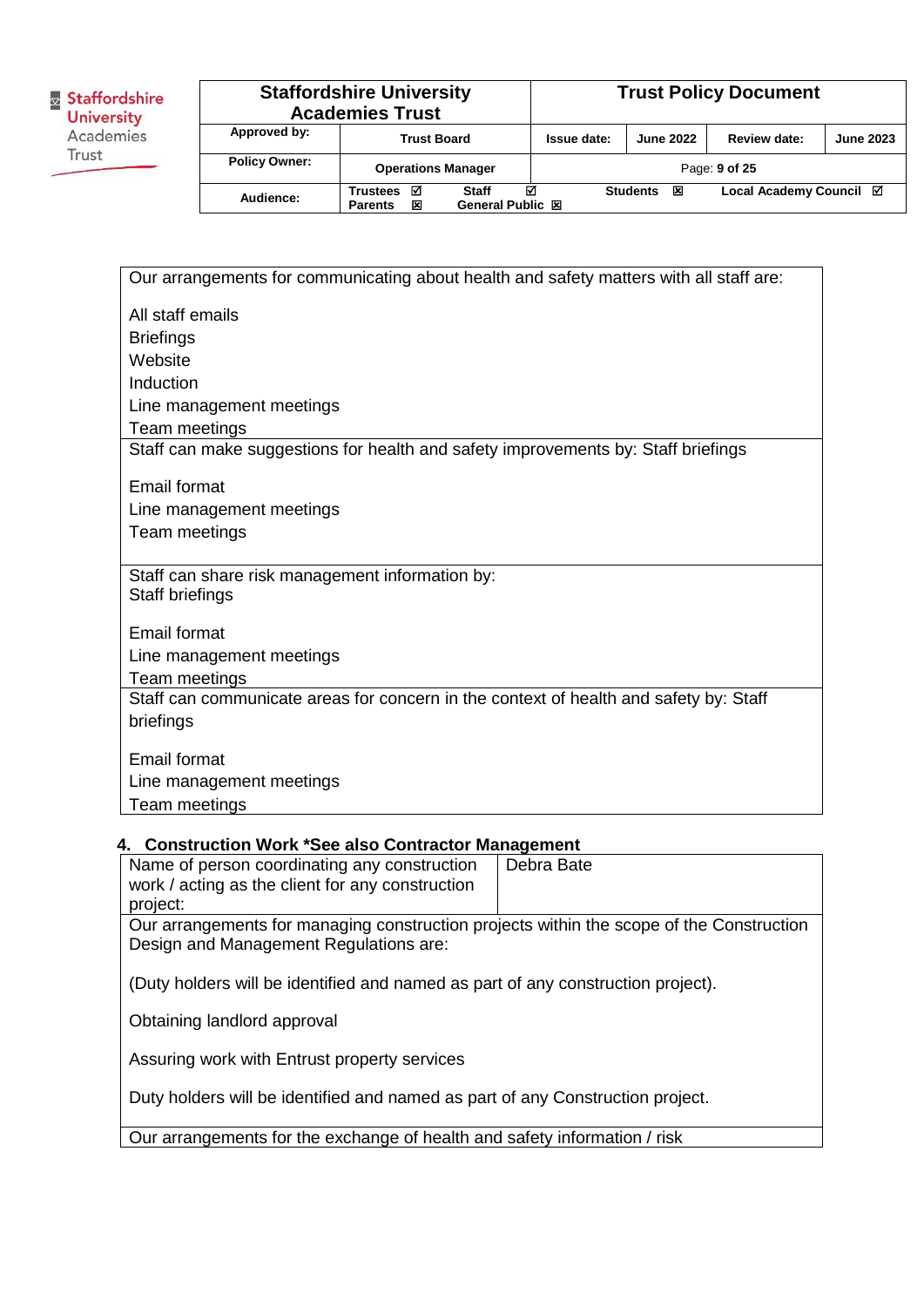| Staffordshire     |
|-------------------|
| <b>University</b> |
| Academies         |
| Trust             |
|                   |

|                      | <b>Staffordshire University</b><br><b>Academies Trust</b> |                                |             |                      | <b>Trust Policy Document</b> |                  |
|----------------------|-----------------------------------------------------------|--------------------------------|-------------|----------------------|------------------------------|------------------|
| Approved by:         | <b>Trust Board</b>                                        |                                | Issue date: | <b>June 2022</b>     | Review date:                 | <b>June 2023</b> |
| <b>Policy Owner:</b> | <b>Operations Manager</b>                                 |                                |             |                      | Page: 10 of 25               |                  |
| Audience:            | ☑<br><b>Trustees</b><br>×<br><b>Parents</b>               | ⊠<br>Staff<br>General Public 図 |             | <b>Students</b><br>区 | Local Academy Council Ø      |                  |

assessments/safe working arrangements/monitoring are: hazard exchange form completion. Obtaining contractor RAMS.

Our arrangements for the induction of contractors are: induction prior to works begin. Completion of hazard exchange form. Checking and signing of asbestos manual. Written induction is signed by contractor.

Staff should report concerns about contractors to: Debra Bate

We will review any construction activities on the site by: Regular project management meetings.

Our arrangements for obtaining contractor risk management documents are: Precommencement meetings.

Staff will be informed about construction projects by:

Staff briefings

Email format

**5. Consultation** 

| Name of SLT member who is responsible for<br>consulting with staff on health and safety<br>matters: | Debra Bate |  |  |
|-----------------------------------------------------------------------------------------------------|------------|--|--|
| The name of the Trade Union Health and Safety                                                       | N/A        |  |  |
| Representative is:                                                                                  |            |  |  |
| Our arrangements for consulting with staff on health and safety matters are:                        |            |  |  |
| Face to face consultations                                                                          |            |  |  |
|                                                                                                     |            |  |  |

#### **6. Contractor Management**

| Name of person responsible for managing and                                                | Debra Bate |
|--------------------------------------------------------------------------------------------|------------|
| monitoring contractor activity:                                                            |            |
| Our arrangements for selecting competent contractors are (this should include verification |            |

of DBS data):

Confirmation of training records

Confirmation of DBS clearances, sight of DBS and photo ID.

Our arrangements for the exchange of health and safety information / risk assessments / safe working arrangements / monitoring are: inductions, emails, written inductions, regular monitoring of work, emergency contact details exchanged

Our arrangements for the induction of contractors are: induct prior to work commencement of all contractors. Check and sign asbestos manual. Completion of hazard exchange forms. Obtain contractor RAMS.

Staff should report concerns about contractors to: Debra Bate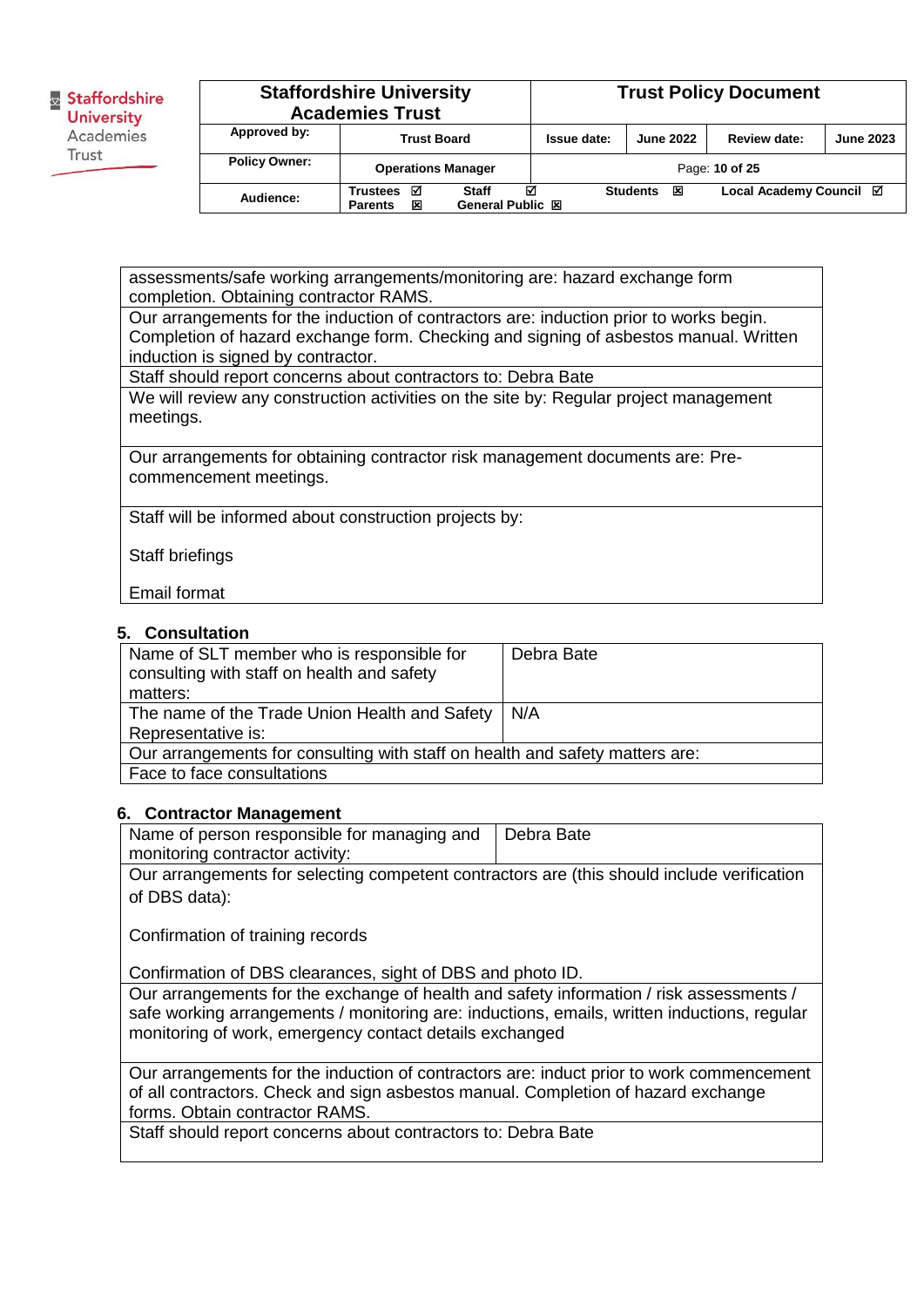| <b>Staffordshire University</b><br><b>Academies Trust</b> |                                      |                                |             | <b>Trust Policy Document</b> |                         |                  |
|-----------------------------------------------------------|--------------------------------------|--------------------------------|-------------|------------------------------|-------------------------|------------------|
| Approved by:                                              | <b>Trust Board</b>                   |                                | Issue date: | <b>June 2022</b>             | Review date:            | <b>June 2023</b> |
| <b>Policy Owner:</b>                                      | <b>Operations Manager</b>            |                                |             |                              | Page: 11 of 25          |                  |
| Audience:                                                 | ⊠<br>Trustees<br>×<br><b>Parents</b> | ⊠<br>Staff<br>General Public 図 |             | <b>Students</b><br>冈         | Local Academy Council Ø |                  |

Our arrangements for notifying staff of contractor activity on site are:

Staff briefings

Email format

Refer to the Managing Contractors Policy for further detail.

### **7. Curriculum Areas – health and safety**

| Name of person who has overall responsibility | Head of Dept. or Curriculum Lead Name |
|-----------------------------------------------|---------------------------------------|
| for the curriculum areas as follows:          |                                       |
| Science                                       | Tom Holdway                           |
| D&T                                           | <b>Toni Garland</b>                   |
| <b>PE</b>                                     | Amy Jukes/Rosa Wakeham                |
| Art                                           | Lisa Inns                             |
| Catering<br>Drama                             | Dan Howe/Katie Jordan                 |
|                                               | Jordan Lockett                        |
| Risk assessments for these curriculum areas   | As above                              |
| are the responsibility of:                    |                                       |
| These risk assessments are located:           | Share Drive/Health & Safety/Risk      |
|                                               | Assessments                           |

#### **8. Display Screen Equipment use (including PC's, laptops and tablets)**

The Academy assesses the risk of the use of computers/laptops by carrying out a DSE assessment for staff using this type of equipment continuously and regularly for over an hour.

Our arrangements for carrying out DSE assessments are: Identification of staff who meet the criteria for requiring the completion of a DSE assessment upon appointment

Completion of DSE assessment by member of staff and signing off by line manager

DSE assessments reviewed upon change of working conditions i.e. change of furniture, movement of furniture, chance of office.

DSE assessments reviewed every two years.

| Rectification of any issues is made          |            |
|----------------------------------------------|------------|
| Name of person who has responsibility for    | Debra Bate |
| carrying out Display Screen Equipment        |            |
| Assessments:                                 |            |
| DSE assessments are recorded and any         | Debra Bate |
| control measures required to reduce risk are |            |
| managed by:                                  |            |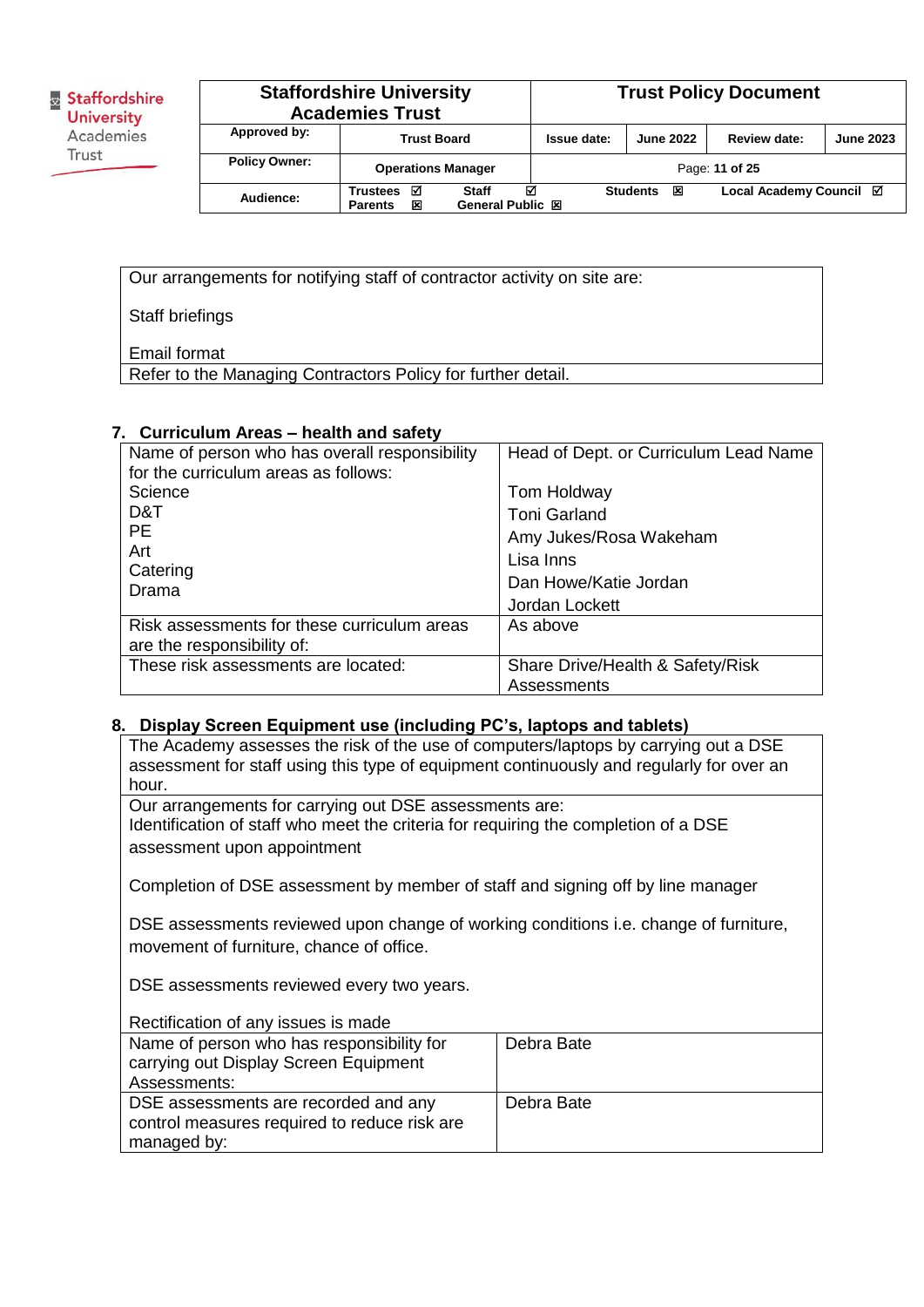**B**<br>**Staffordshire**<br>**University**<br>Academies Trust

| <b>Staffordshire University</b><br><b>Academies Trust</b> |                                             |                                       |             |                      | <b>Trust Policy Document</b> |                  |
|-----------------------------------------------------------|---------------------------------------------|---------------------------------------|-------------|----------------------|------------------------------|------------------|
| Approved by:                                              | <b>Trust Board</b>                          |                                       | Issue date: | <b>June 2022</b>     | Review date:                 | <b>June 2023</b> |
| <b>Policy Owner:</b>                                      | <b>Operations Manager</b>                   |                                       |             |                      | Page: 12 of 25               |                  |
| Audience:                                                 | М<br><b>Trustees</b><br>区<br><b>Parents</b> | M<br><b>Staff</b><br>General Public 図 |             | <b>Students</b><br>冈 | Local Academy Council ⊠      |                  |

# **9. Educational visits / Off-Site Activities**

| Rowena Hillier                                                                                                                              |                |  |  |  |
|---------------------------------------------------------------------------------------------------------------------------------------------|----------------|--|--|--|
| Debra Bate                                                                                                                                  | Name           |  |  |  |
| Our arrangements for the safe management of educational visits are:<br>Completion of SUA risk assessment                                    |                |  |  |  |
| Obtain venue risk assessment                                                                                                                |                |  |  |  |
| Obtain venue insurance details                                                                                                              |                |  |  |  |
| Staff make pre-visit/must be familiar with the venue                                                                                        |                |  |  |  |
| First aid requirements assessed and managed                                                                                                 |                |  |  |  |
| Student medical conditions and SEN assessed to ensure appropriate risk management                                                           |                |  |  |  |
| Staff to student ratio is adhered to according to activity, location, level of risk and SEN,<br>medical conditions and behaviour attributes |                |  |  |  |
| All staff made aware of arrangements and control measures                                                                                   |                |  |  |  |
| Staff must be adequately trained in the activity they are leading/completing                                                                |                |  |  |  |
| Visit risk management information is communicated to visit attendees by: Email and<br>briefing.                                             |                |  |  |  |
| Refer to the Educational Visits Policy for more detail regarding managing the risks for<br>educational visits.                              |                |  |  |  |
| 10. Electrical Equipment [fixed & portable]                                                                                                 |                |  |  |  |
| Name of person responsible for arranging Fixed<br>Electrical Wiring Tests and taking any remedial                                           | David Rowlands |  |  |  |

| Electrical Wiring Tests and taking any remedial<br>action required:                     |                                         |  |  |  |  |
|-----------------------------------------------------------------------------------------|-----------------------------------------|--|--|--|--|
| Fixed electrical wiring test records are located:                                       | Maintenance records folder, Site Office |  |  |  |  |
| All staff visually inspect electrical equipment before use:                             |                                         |  |  |  |  |
| Our arrangements for bringing personal electrical items onto the academy site are:      |                                         |  |  |  |  |
| E.g. no personal electrical items are permitted on site without approval from SLT and a |                                         |  |  |  |  |
| valid and verified PAT test (within the last 12 months).                                |                                         |  |  |  |  |
| Name of person responsible for arranging the                                            | David Rowlands                          |  |  |  |  |
| testing of portable electrical equipment (PAT):                                         |                                         |  |  |  |  |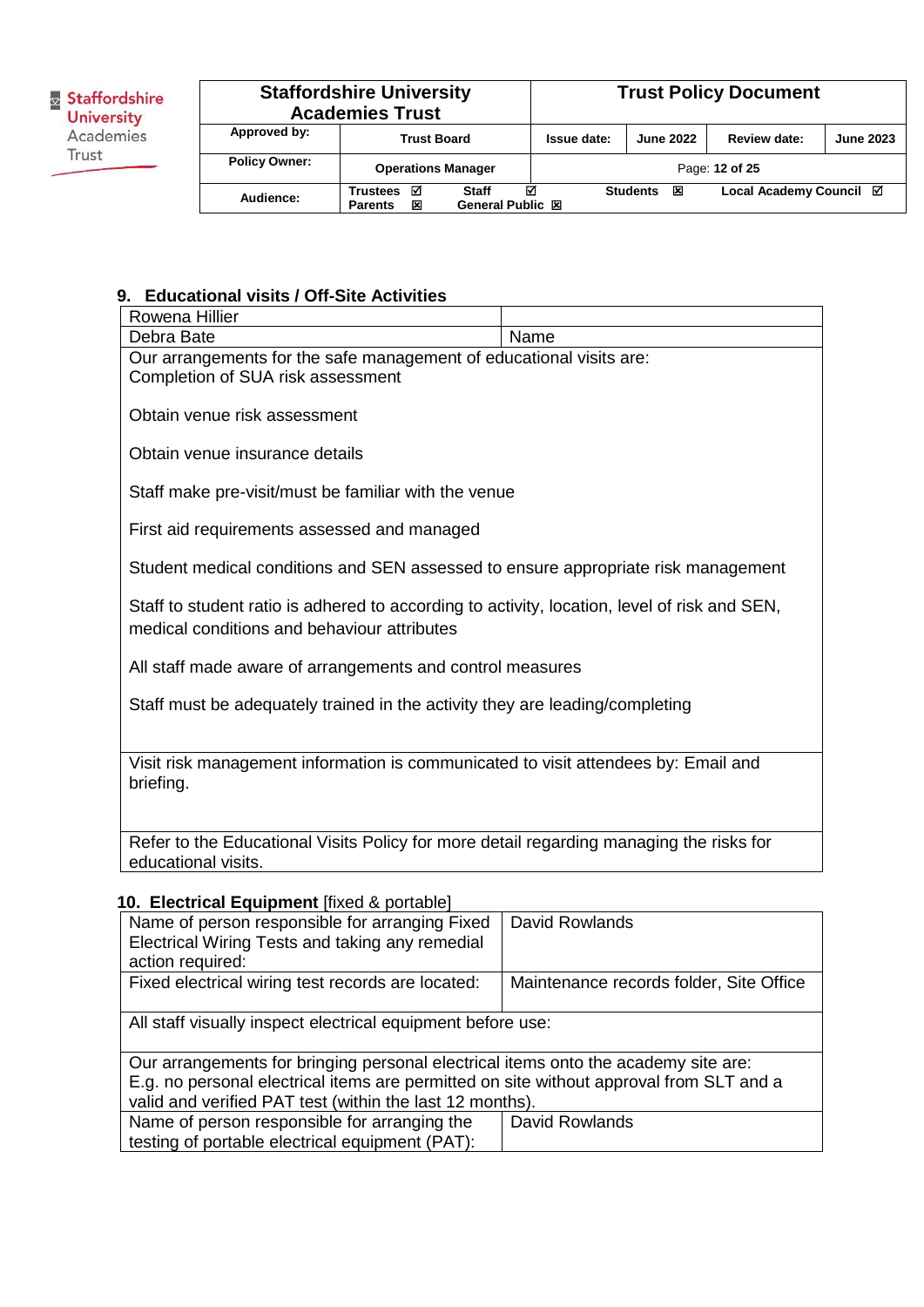| Staffordshire<br><b>University</b> |
|------------------------------------|
| Academies                          |
| Trust                              |
|                                    |

#### **Staffordshire University Academies Trust Trust Policy Document Approved by: Trust Board Issue date: June 2022 Review date: June 2023 Policy Owner: Operations Manager** Page: **13 of 25 Audience:** Trustees **a** Staff **a** Students **図** Local Academy Council **Ø** General Public **図 Part Bublic 図**

| Name of person responsible for defining the                                            | <b>David Rowlands</b> |  |  |  |  |
|----------------------------------------------------------------------------------------|-----------------------|--|--|--|--|
| frequency of portable electrical equipment                                             |                       |  |  |  |  |
|                                                                                        |                       |  |  |  |  |
| (PAT) testing:                                                                         |                       |  |  |  |  |
| The academy's PAT testing will be undertaken                                           | Annually              |  |  |  |  |
| to a frequency of: (e.g. annually)                                                     |                       |  |  |  |  |
| Portable electrical equipment (PAT) testing                                            | Site Office           |  |  |  |  |
| records are located:                                                                   |                       |  |  |  |  |
| Staff must take defective electrical equipment                                         | David Rowlands        |  |  |  |  |
| out of use and report to:                                                              |                       |  |  |  |  |
| The portable electrical equipment on the Academy site owned and used by contractors is |                       |  |  |  |  |
| the responsibility of the contractor, who must provide records of this if requested.   |                       |  |  |  |  |
|                                                                                        |                       |  |  |  |  |

Refer to the Electrical Safety Policy for further details.

### **12. Fire Precautions & Procedures [and other emergencies including bomb threats]**

| Name of competent person responsible for<br>undertaking & reviewing fire risk assessment in<br>addition to any associated action planning, such<br>as the fire evacuation procedure:<br>NB. The fire risk assessment must be<br>undertaken on an annual basis as a minimum,<br>and upon changes to the building, fire safety | David Rowlands                                                                                                                                                       |
|------------------------------------------------------------------------------------------------------------------------------------------------------------------------------------------------------------------------------------------------------------------------------------------------------------------------------|----------------------------------------------------------------------------------------------------------------------------------------------------------------------|
| practices and staffing.<br>The Fire Risk Assessment is located:                                                                                                                                                                                                                                                              | <b>Site Office</b>                                                                                                                                                   |
| When the fire alarm is raised the person<br>responsible for calling the fire service is<br>OR.<br>The site has a fire alarm which activates a                                                                                                                                                                                | The site has a fire alarm which activates<br>a response from a third party. The third<br>party contacts David Rowlands/Craig<br>Courtney to confirm the presence (or |
| response from (a 3rd party / listening service):                                                                                                                                                                                                                                                                             | otherwise) of a fire.                                                                                                                                                |
| Name of person responsible for arranging and<br>recording of fire drills:                                                                                                                                                                                                                                                    | Debra Bate / David Rowlands                                                                                                                                          |
| Name of person responsible for creating and<br>reviewing Fire Evacuation arrangements:                                                                                                                                                                                                                                       | Debra Bate                                                                                                                                                           |
| Our Fire Evacuation Arrangements are<br>published:                                                                                                                                                                                                                                                                           | Annually                                                                                                                                                             |
| Our Fire Marshals are listed:                                                                                                                                                                                                                                                                                                | In the fire evacuation procedure                                                                                                                                     |
| Results of the testing and maintenance of fire<br>equipment and installations is recorded in a Fire<br>Log Book located at:                                                                                                                                                                                                  | Site office                                                                                                                                                          |
| Name of person responsible for training staff in<br>fire procedures:                                                                                                                                                                                                                                                         | Debra Bate                                                                                                                                                           |
| Name of the person trained in fire risk                                                                                                                                                                                                                                                                                      | D. Rowlands                                                                                                                                                          |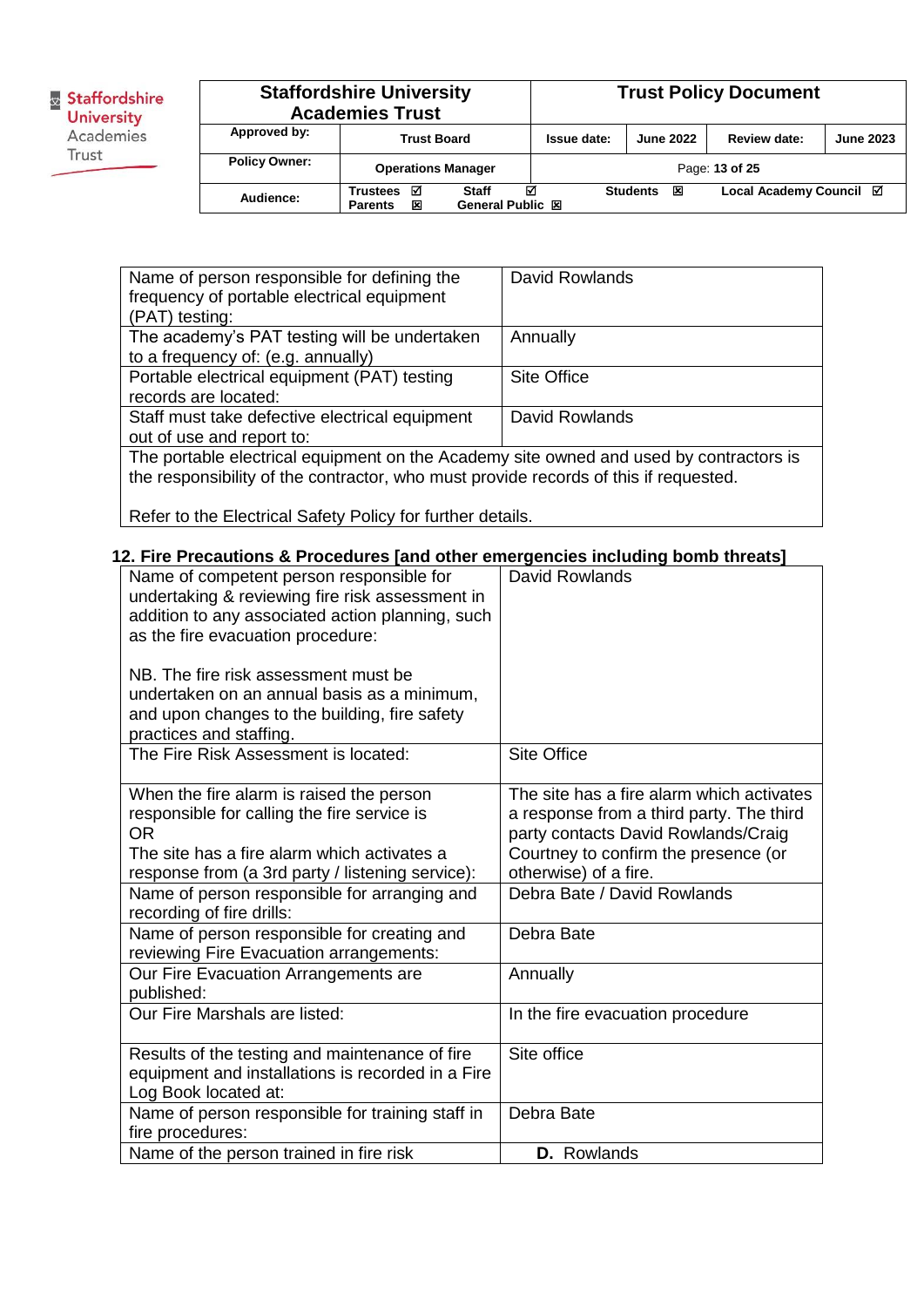

| <b>Staffordshire University</b><br><b>Academies Trust</b> |                                             |                                |             |                      | <b>Trust Policy Document</b> |                  |
|-----------------------------------------------------------|---------------------------------------------|--------------------------------|-------------|----------------------|------------------------------|------------------|
| Approved by:                                              | <b>Trust Board</b>                          |                                | Issue date: | <b>June 2022</b>     | Review date:                 | <b>June 2023</b> |
| <b>Policy Owner:</b>                                      | <b>Operations Manager</b>                   |                                |             |                      | Page: 14 of 25               |                  |
| Audience:                                                 | М<br><b>Trustees</b><br>×<br><b>Parents</b> | М<br>Staff<br>General Public 図 |             | <b>Students</b><br>冈 | Local Academy Council ⊠      |                  |

#### assessment:

Procedure for communicating fire safety and evacuation arrangements to visitors: Information given at reception.

Procedure for communicating fire safety arrangements to contractors: Hazard exchange form and pre-commencement of works meeting.

All staff must be aware of the Fire Procedures in their Academy.

Please see the Fire Safety Policy for further information.

### **13. First Aid \*see also Medication**

| Debra Bate / Graham Arries                                                                                                          |  |  |  |  |
|-------------------------------------------------------------------------------------------------------------------------------------|--|--|--|--|
|                                                                                                                                     |  |  |  |  |
| <b>Share Drive</b>                                                                                                                  |  |  |  |  |
| Around the building in corridors and in                                                                                             |  |  |  |  |
| the first aid room                                                                                                                  |  |  |  |  |
| Claire Simpson / Graham Arries                                                                                                      |  |  |  |  |
|                                                                                                                                     |  |  |  |  |
| First Aid room, PE office and reception                                                                                             |  |  |  |  |
| <b>Graham Arries</b>                                                                                                                |  |  |  |  |
|                                                                                                                                     |  |  |  |  |
| In an emergency staff are aware of how to summon an ambulance, through following the                                                |  |  |  |  |
|                                                                                                                                     |  |  |  |  |
|                                                                                                                                     |  |  |  |  |
| Member of staff with injured/ill person calls 999.<br>Member of staff communicates that an ambulance has been to SLT and reception. |  |  |  |  |
| Reception log that an ambulance has been called and contacts emergency contacts.                                                    |  |  |  |  |
| Our arrangements for dealing with an injured person who has to go to hospital are (who is                                           |  |  |  |  |
| contacted/ who accompanies staff or children to hospital):                                                                          |  |  |  |  |
| <b>Students</b>                                                                                                                     |  |  |  |  |
| <b>Staff</b>                                                                                                                        |  |  |  |  |
| <b>Visitors</b>                                                                                                                     |  |  |  |  |
| Our arrangements for recording the use of First Aid are: recorded in the first aid folder and                                       |  |  |  |  |
| on the first aid risk assessment                                                                                                    |  |  |  |  |
| Our arrangements for monitoring and reporting on first aid and accidents are: Termly                                                |  |  |  |  |
| reviews of the accident book/first aid log.                                                                                         |  |  |  |  |
|                                                                                                                                     |  |  |  |  |
| Our arrangements for identifying trends are: termly reviews of the accident book/first aid                                          |  |  |  |  |
| log.                                                                                                                                |  |  |  |  |
|                                                                                                                                     |  |  |  |  |
|                                                                                                                                     |  |  |  |  |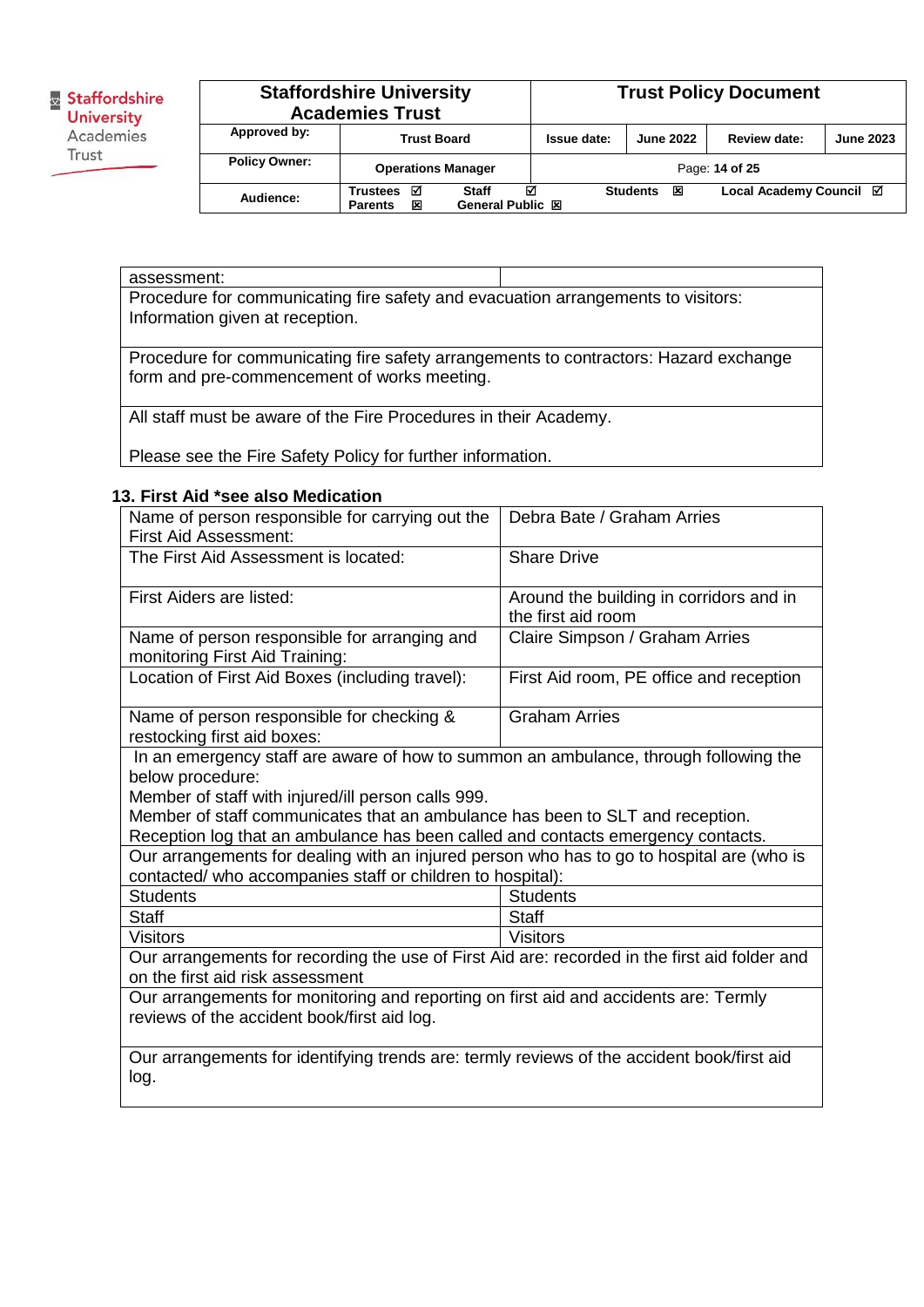# **Staffordshire University Academies Trust Trust Policy Document Approved by: Trust Board Issue date: June 2022 Review date: June 2023 Policy Owner: Operations Manager** Page: **15** of 25 **Audience:** Trustees **☑ Staff** *☑* **Students <b>囟 Local Academy Council** *☑* General Public **囟**

**General Public 図** 

#### **14. Glass & Glazing**

All glass in doors and side panels are constructed of safety glass:

All replacement glass is of safety standard:

A glass and glazing assessment took place in 2016 and the record can be found in the site office.

#### **15. Hazardous Substances (COSHH)**

| Name of person responsible for carrying out risk                                      | David Rowlands |  |  |  |
|---------------------------------------------------------------------------------------|----------------|--|--|--|
| assessment for hazardous substances (COSHH                                            |                |  |  |  |
| Assessments)                                                                          |                |  |  |  |
| Hazardous substance risk management                                                   | Site office    |  |  |  |
| documentation is located:                                                             |                |  |  |  |
| Our arrangements for managing hazardous substances (selection, storage, risk          |                |  |  |  |
| assessment, risk control, communication of hazardous substance assessments etc.) are: |                |  |  |  |
| Site team notified of new substances on the premises                                  |                |  |  |  |
|                                                                                       |                |  |  |  |
| Substances are stored in accordance with MSDS                                         |                |  |  |  |
|                                                                                       |                |  |  |  |
| MSDS downloaded and COSHH forms produced                                              |                |  |  |  |

COSHH and MSDS kept in master file in site office, in First Aid with Jayne Bird and in the location in which they are kept.

The academy uses CLEAPPS as a resource and all staff must be aware of how to access this information.

Further information can be found in the Hazardous Substances Policy.

#### **16. Health and Safety Law Poster**

| The Health and Safety at Work poster is | Staff room, first floor |
|-----------------------------------------|-------------------------|
| located:                                |                         |

#### **17. Housekeeping, cleaning & waste disposal**

All staff and students share the responsibility for keeping the Academy site clean, tidy and free from hazards.

Our waste management arrangements are: Hazardous waste kept in first aid – emptied by contractor PHS

Sanitary bins in all female toilets – emptied by contractor Hygienic Concepts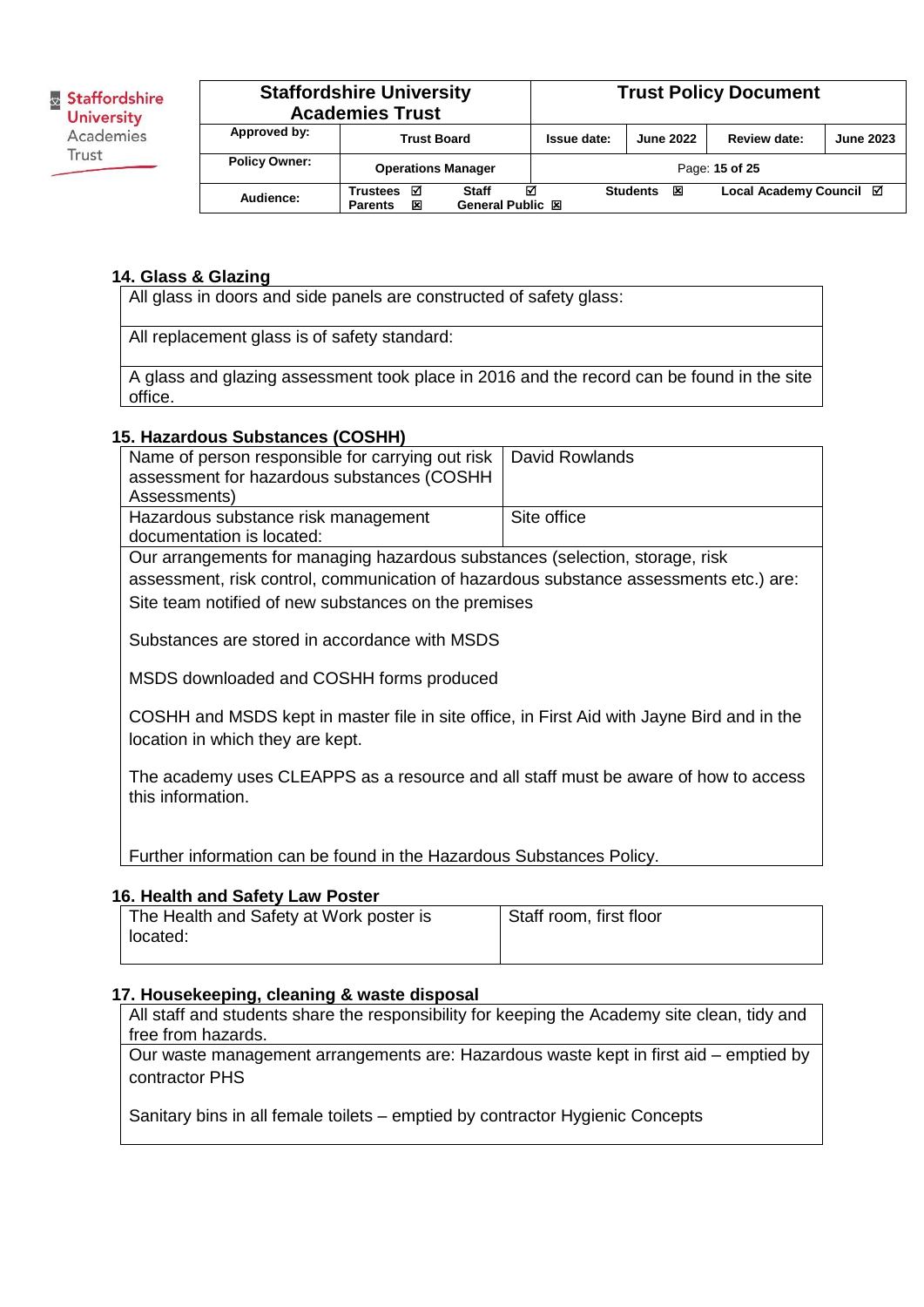| <b>Staffordshire University</b><br><b>Academies Trust</b> |                                             |                                | <b>Trust Policy Document</b> |                      |                         |                  |
|-----------------------------------------------------------|---------------------------------------------|--------------------------------|------------------------------|----------------------|-------------------------|------------------|
| Approved by:                                              | <b>Trust Board</b>                          |                                | Issue date:                  | <b>June 2022</b>     | Review date:            | <b>June 2023</b> |
| <b>Policy Owner:</b>                                      | <b>Operations Manager</b>                   |                                |                              |                      | Page: 16 of 25          |                  |
| Audience:                                                 | ☑<br><b>Trustees</b><br>×<br><b>Parents</b> | М<br>Staff<br>General Public 図 |                              | <b>Students</b><br>区 | Local Academy Council ⊠ |                  |

Recycling emptied at least twice weekly to limit fire hazards from storage of combustibles Bins emptied nightly by site and cleaning staff No bins to be kept next to the building overnight for fire safety and security purposes Our site housekeeping arrangements are: Premises toured by site team Litter removed on a daily basis Bins emptied daily Exits and fire evacuation routes kept clear at all times Recycling emptied twice weekly at a minimum No trailing cables Trip hazards removed as soon as possible e.g. spills, deliveries etc. Site cleaning is provided by an External cleaning company Hi-Spec Cleaning Cleaning staff have received appropriate information, instruction and training about the following and are competent: Work equipment – provided by PHS, Hygienic Concepts and Hi-Spec. Training disc on chemicals provided by PHS and Hygienic Concepts provide in house training by their staff on the use of chemicals. Numatic provide heavy duty equipment and training on its use. Hazardous substances see above Waste (skips and bins are located away from the academy building): bin compound All staff and students must be aware of the arrangements for disposing of waste and he location of waste bins and skips – bins kept around the academy building in classrooms and corridors. Staff use of the skip only. Hazardous waste must be put into hazardous waste bins. Staff in all depts. / work areas who generate waste (e.g. catering/cleaning/curriculum areas) must be aware of the risk assessments and control measures in place for their role.

#### **18. Infection Control**

| Name of person responsible for managing                                          | Debra Bate / David Rowlands / Graham |  |  |  |
|----------------------------------------------------------------------------------|--------------------------------------|--|--|--|
| infection control:                                                               | <b>Bird</b>                          |  |  |  |
| Our infection control arrangements (including communicable diseases/hand hygiene |                                      |  |  |  |
| standards) are:                                                                  |                                      |  |  |  |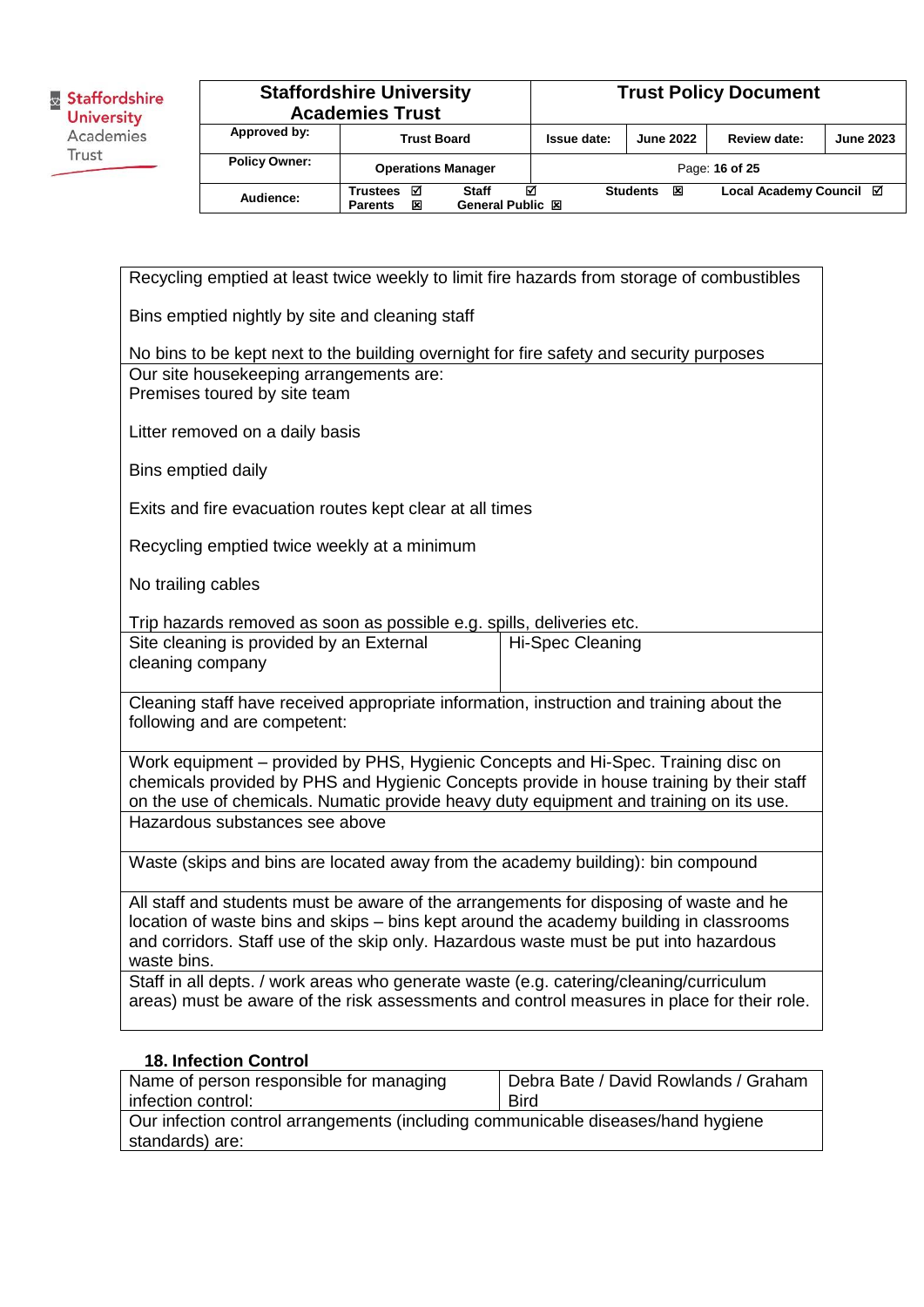|                      | <b>Staffordshire University</b><br><b>Academies Trust</b> |                                       |                    | <b>Trust Policy Document</b> |                         |                  |
|----------------------|-----------------------------------------------------------|---------------------------------------|--------------------|------------------------------|-------------------------|------------------|
| Approved by:         | <b>Trust Board</b>                                        |                                       | <b>Issue date:</b> | <b>June 2022</b>             | Review date:            | <b>June 2023</b> |
| <b>Policy Owner:</b> | <b>Operations Manager</b>                                 |                                       |                    |                              | Page: 17 of 25          |                  |
| Audience:            | ⊠<br><b>Trustees</b><br>×<br><b>Parents</b>               | ☑<br><b>Staff</b><br>General Public 図 |                    | <b>Students</b><br>区         | Local Academy Council ⊠ |                  |

Risk assessment to be followed

Posters put into toilets as reminders to upkeep hygiene standards

Catering staff follow risk assessments – hygiene standards followed along with required periods of absence in the case of S&D or other infections

SCC informed of any disease outbreaks, high absence levels which could be reported under RIDDOR

Students inducted to hygiene requirements for higher risk subjects such as catering

Cleaning staff follow training and informed of illnesses to ensure adequate cleaning of key areas is undertaken

Hand sanitisers located around the building

Infection control standards and the effectiveness of risk management procedures will be monitored by: Debra Bate

We communicate infection control arrangements by: staff briefings and email

**Infection control arrangements must be communicated to all occupants of the premises, as part of their induction to site and in accordance with their role and activities they conduct on site.** 

Further information can be found in the Infection Control Policy and Risk Assessment.

#### **18. Lettings**

| Name of Premises Manager or member of     | Debra Bate |
|-------------------------------------------|------------|
| Leadership team responsible for Lettings: |            |
| $\sim$                                    |            |

Our arrangements for managing Lettings of the Academy rooms or external premises are: Lettings provide risk assessment and confirmation of insurance

SUA insurance permits lettings

Lettings sign conditions of use

The health and safety considerations for Lettings are considered and reviewed annually:

Hirers have in place their own risk assessments, first aid arrangements/ fire procedures and emergency procedures:

Hirers are responsible for obtaining the necessary local authority licenses for their activities and these must be provided to the Academy on request, prior to commencement of the letting.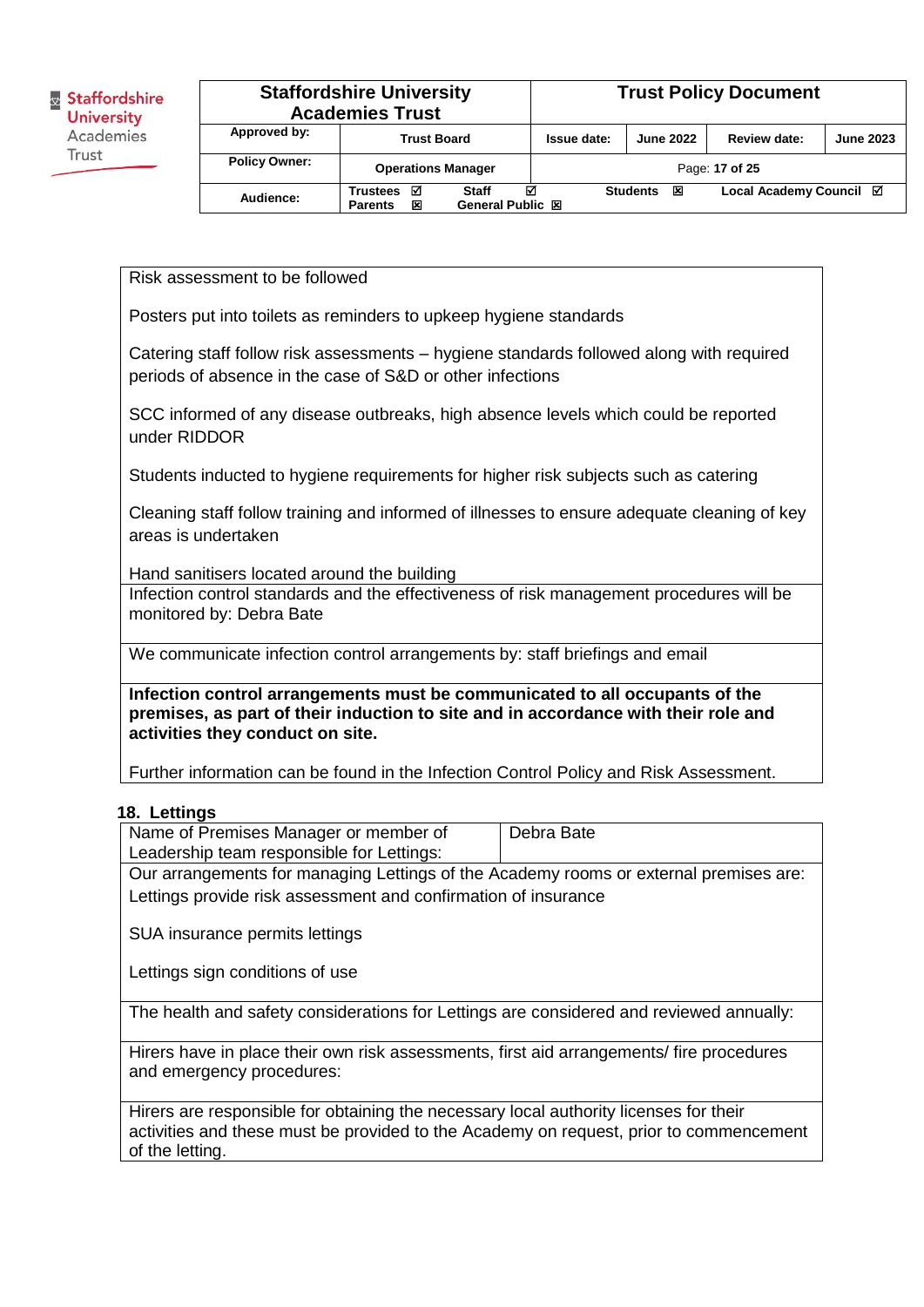|                      | <b>Staffordshire University</b><br><b>Academies Trust</b> |                                              | <b>Trust Policy Document</b> |                      |                         |                  |
|----------------------|-----------------------------------------------------------|----------------------------------------------|------------------------------|----------------------|-------------------------|------------------|
| Approved by:         | <b>Trust Board</b>                                        |                                              | Issue date:                  | <b>June 2022</b>     | Review date:            | <b>June 2023</b> |
| <b>Policy Owner:</b> | <b>Operations Manager</b>                                 |                                              |                              |                      | Page: 18 of 25          |                  |
| Audience:            | ☑<br><b>Trustees</b><br>×<br><b>Parents</b>               | М<br><b>Staff</b><br><b>General Public 図</b> |                              | <b>Students</b><br>区 | Local Academy Council Ø |                  |

Hirers must provide a register of those present during a letting upon request:

Hirers must have appropriate DBS clearances according to the nature of their letting and those in attendance of the letting.

Hirers must have appropriate, valid and current insurances:

#### **19. Lone Working**

Our arrangements for managing lone working are:

Risk assessment

Regular communication with lone workers

Emergency contact numbers available

Security arrangements upheld

Phones available in remote areas

Panic buttons placed in key areas

(Lone working is defined by the Health & Safety Executive (HSE) as **people who work by themselves without close or direct supervision**. This doesn't necessarily mean that the worker is physically alone; it means they are in a separate location to the rest of their team or manager).

Lone working arrangements are communicated by: staff briefing and emails

We monitor lone working arrangements by: annual review of the lone working policy. Lone workers are required to report any health information which may impact safety arrangements for lone working to their line manager / SLT. Refer to the Lone Working Policy for further details.

### **20. Maintenance / Inspection of Equipment (including selection of equipment)**

NOTE Types of equipment to consider in this section:

Ladders and steps, fume cupboards, other extraction systems, PE equipment, D&T machines, lifts & lifting equipment, pressure cookers, autoclaves, fire alarm and smoke detection, emergency lighting, fire extinguishers, sprinkler systems, automatic doors, automatic barriers, roller shutters, air conditioning.

This section **must include** the arrangements for academy kitchens, science laboratories, design and technology rooms.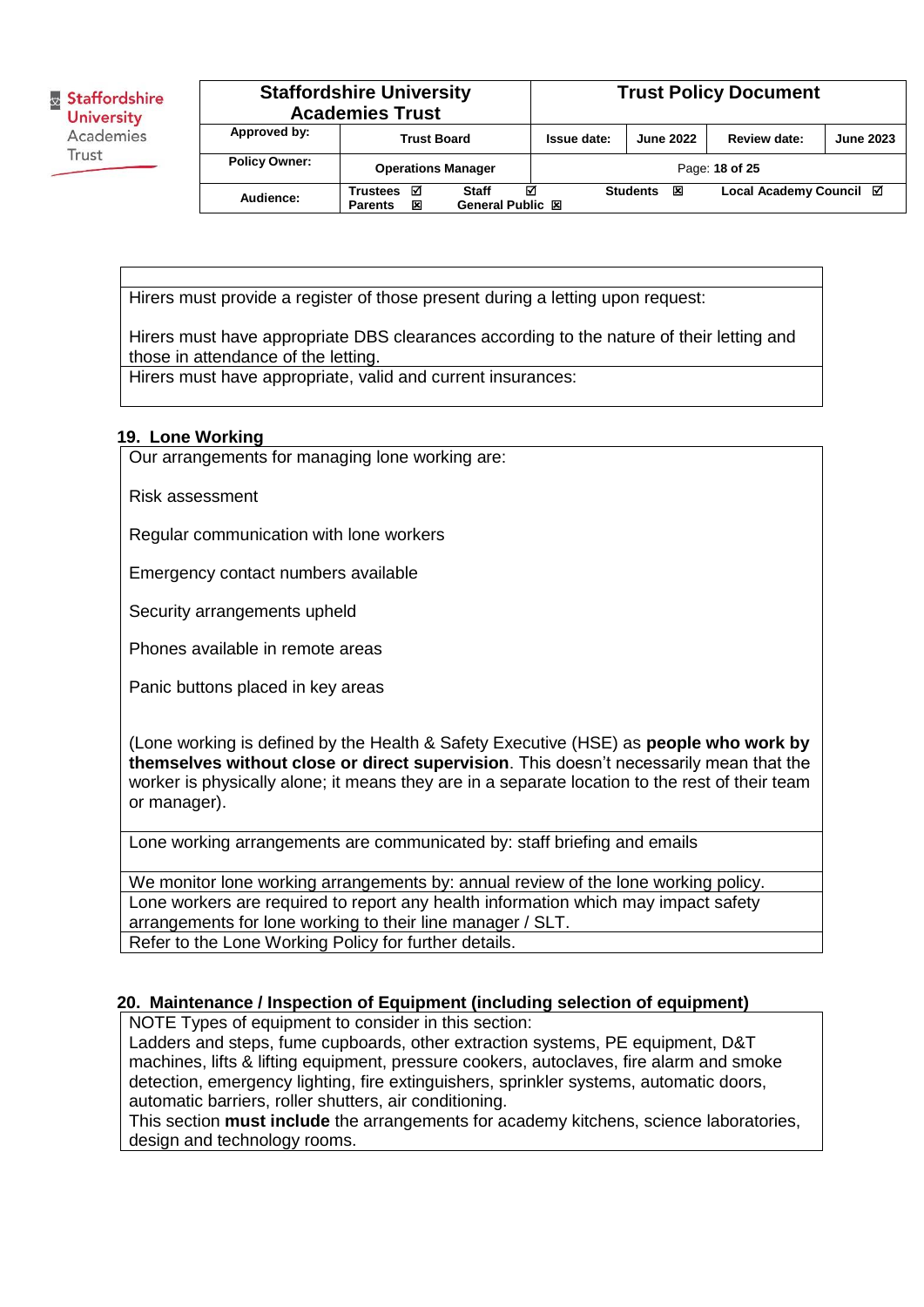| & Staffordshire<br><b>University</b> |                      | <b>Staffordshire University</b><br><b>Academies Trust</b> |        |                                         |   |             | <b>Trust Policy Document</b> |                         |                  |  |
|--------------------------------------|----------------------|-----------------------------------------------------------|--------|-----------------------------------------|---|-------------|------------------------------|-------------------------|------------------|--|
| Academies                            | Approved by:         | <b>Trust Board</b>                                        |        |                                         |   | Issue date: | <b>June 2022</b>             | Review date:            | <b>June 2023</b> |  |
| Trust                                | <b>Policy Owner:</b> |                                                           |        | <b>Operations Manager</b>               |   |             |                              | Page: 19 of 25          |                  |  |
|                                      | Audience:            | Trustees<br><b>Parents</b>                                | М<br>⊠ | <b>Staff</b><br><b>General Public 図</b> | ☑ |             | <b>Students</b><br>区         | Local Academy Council ⊠ |                  |  |

| Name of person responsible for the selection,                                                                                                                                                | Ladders and steps - David Rowlands                                                                                  |
|----------------------------------------------------------------------------------------------------------------------------------------------------------------------------------------------|---------------------------------------------------------------------------------------------------------------------|
| maintenance / inspection and testing of<br>equipment:                                                                                                                                        | Fume Cupboards - Keith Bennett                                                                                      |
|                                                                                                                                                                                              | Extraction – David Rowlands for DT,<br>Dan Howe for Catering, Chartwells for<br>Kitchens, Keith Bennett for Science |
|                                                                                                                                                                                              | PE equipment - Amy Jukes/Rosa<br>Wakeham & PE staff                                                                 |
|                                                                                                                                                                                              | DT machines - David Rowlands                                                                                        |
|                                                                                                                                                                                              | Lift - David Rowlands                                                                                               |
|                                                                                                                                                                                              | Fire alarm and smoke detection - David<br>Rowlands                                                                  |
|                                                                                                                                                                                              | Emergency lighting - David Rowlands                                                                                 |
|                                                                                                                                                                                              | Fire extinguishers - David Rowlands                                                                                 |
|                                                                                                                                                                                              |                                                                                                                     |
| Records of maintenance and inspection of<br>equipment are retained and are located:                                                                                                          | Site office                                                                                                         |
| Staff report any broken or defective equipment<br>to:                                                                                                                                        | David Rowlands                                                                                                      |
| The equipment on the academy site owned and used by contractors is the responsibility of<br>the contractor, who must provide records of testing, inspection and maintenance if<br>requested: |                                                                                                                     |

# **21. Manual Handling**

| Name of competent person responsible for                                             | David Rowlands |
|--------------------------------------------------------------------------------------|----------------|
| carrying out manual handling risk assessments                                        |                |
| Our arrangements for managing manual handling activities are:                        |                |
| Follow risk assessment                                                               |                |
|                                                                                      |                |
| Individual staff risk assessments and occupational health referrals made as required |                |
|                                                                                      |                |
| Lift available for use                                                               |                |
|                                                                                      |                |
| Lifting equipment available for use                                                  |                |
|                                                                                      |                |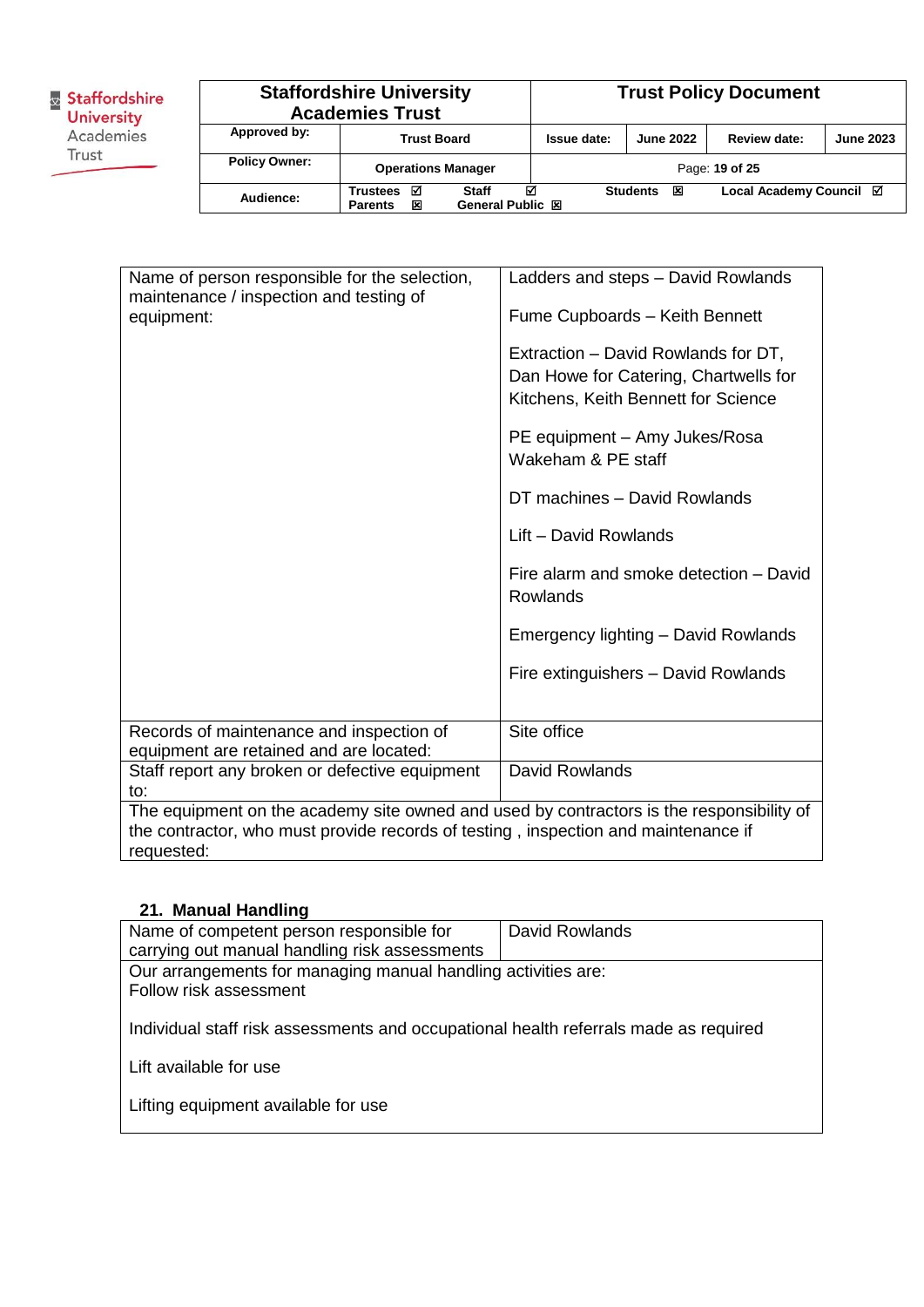# **Staffordshire University Academies Trust Trust Policy Document Approved by: Trust Board Issue date: June 2022 Review date: June 2023**

| <b>Policy Owner:</b> | <b>Operations Manager</b> |                   |                      | Page: 20 of 25          |  |
|----------------------|---------------------------|-------------------|----------------------|-------------------------|--|
| Audience:            | Trustees $\boxtimes$      | <b>Staff</b><br>М | ঘ<br><b>Students</b> | Local Academy Council ⊠ |  |
|                      | ×<br><b>Parents</b>       | General Public 図  |                      |                         |  |
|                      |                           |                   |                      |                         |  |

Trolleys available for use

Manual handling training offered for key staff

Health and safety focuses remind staff of manual handling procedures

Staff must request support for manual handling as required

RPI risk assessment in place

Key staff RPI trained

Further information can be found in the Manual Handling Policy.

Staff must be aware of the requirement to avoid hazardous manual handling and carry out risk assessment where the task cannot be avoided. Our arrangements for communicating this requirement to staff are: staff briefings, email, inset day training

Staff who carry out manual handling must be aware of the manual handling risk assessment and the control measures in place for the task.

Staff are trained appropriately to carry out manual handling activities.

Where people handling takes place an Individual Manual Handling Plan must be in place and communicated to all parties (including where appropriate the young person/their parents/carers/support staff).

Restrictive physical intervention training is arranged by: Claire Simpson

#### **22. Medication**

| Name of person(s) responsible for the                                 | <b>Graham Arries</b> |  |  |  |
|-----------------------------------------------------------------------|----------------------|--|--|--|
| management of and administration of                                   |                      |  |  |  |
| medication to students in the academy:                                |                      |  |  |  |
| Our arrangements for the administration of medicines to students are: |                      |  |  |  |
| Medication requirements recorded by first aid (Jayne Bird)            |                      |  |  |  |
|                                                                       |                      |  |  |  |
| Medication kept in first aid and managed by Jayne Bird                |                      |  |  |  |

Medication issued to students is recorded in first aid

Risk managed according to student requirements and risk assessments/care plans shared with staff as required

Spare inhalers kept in first aid

All medication is labelled

Students who require medication immediately such as inhalers and epipens must be kept on their person. Spares can be kept in first aid.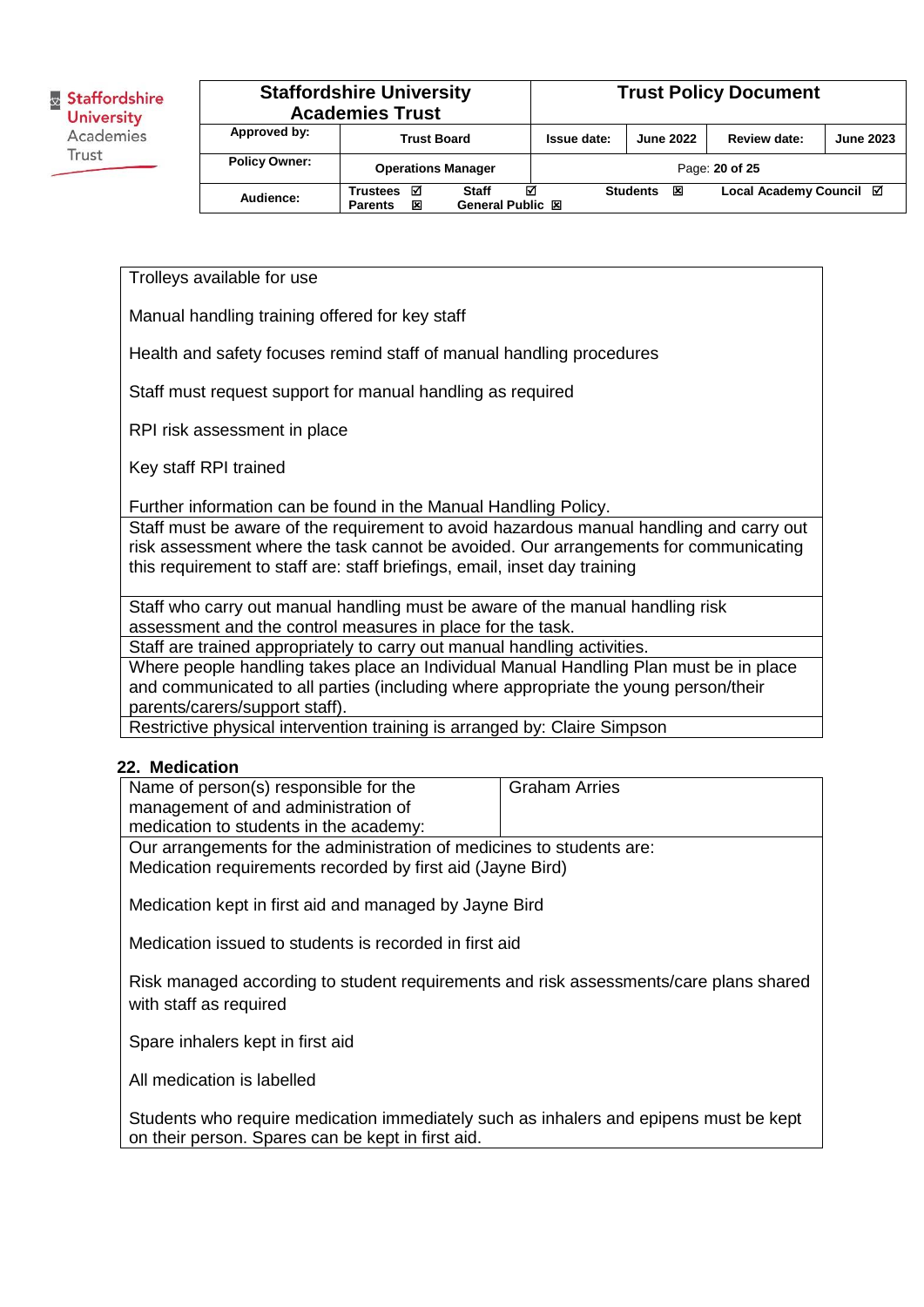|                      | <b>Staffordshire University</b><br><b>Academies Trust</b> |                                       |             | <b>Trust Policy Document</b> |                         |                  |
|----------------------|-----------------------------------------------------------|---------------------------------------|-------------|------------------------------|-------------------------|------------------|
| Approved by:         | <b>Trust Board</b>                                        |                                       | Issue date: | <b>June 2022</b>             | Review date:            | <b>June 2023</b> |
| <b>Policy Owner:</b> | <b>Operations Manager</b>                                 |                                       |             |                              | Page: 21 of 25          |                  |
| Audience:            | <b>Trustees</b><br>☑<br>×<br><b>Parents</b>               | ⊠<br>Staff<br><b>General Public 図</b> |             | <b>Students</b><br>図         | Local Academy Council ⊠ |                  |

| The names members of staff who are                                                       | <b>Graham Arries</b> |  |  |  |
|------------------------------------------------------------------------------------------|----------------------|--|--|--|
| authorised to give / support students with                                               | Gill Cole            |  |  |  |
| medication are:                                                                          | Jan Edwards          |  |  |  |
|                                                                                          | Mia Wright           |  |  |  |
|                                                                                          | <b>Brett Taylor</b>  |  |  |  |
| Medication is stored:                                                                    | First aid room       |  |  |  |
| A record of the administration of medication is                                          | First aid room       |  |  |  |
| located:                                                                                 |                      |  |  |  |
| Staff are trained to administer complex medication by the school nursing service when    |                      |  |  |  |
| required.                                                                                |                      |  |  |  |
| Our arrangements for administering emergency medication (e.g. Asthma inhalers/Epi pen)   |                      |  |  |  |
| are:                                                                                     |                      |  |  |  |
| Students to keep emergency medication on their person                                    |                      |  |  |  |
|                                                                                          |                      |  |  |  |
| Spares can be kept in first aid                                                          |                      |  |  |  |
|                                                                                          |                      |  |  |  |
| Staff administering emergency first aid should be trained to do so                       |                      |  |  |  |
| Staff who are taking medication must keep this personal medication in a secure area in a |                      |  |  |  |
| staff only location. Secure locations are defined as:                                    |                      |  |  |  |
| Locked draw, filing cabinet or staffroom.                                                |                      |  |  |  |
| Staff must advise the academy leaders if they are taking any medication which might      |                      |  |  |  |
| impair their ability to carry out their normal work. Risk assessments must be undertaken |                      |  |  |  |
| for individual members of staff if deemed as being required.                             |                      |  |  |  |

Further information can be found in the Medication Policy.

#### **23. Personal Protective Equipment (PPE) (links to Risk Assessment)**

PPE is provided free of charge where a risk assessment identifies this is needed to control a risk and the risk cannot be controlled by another means.

| Name(s) of person responsible for selecting                                                | David Rowlands        |
|--------------------------------------------------------------------------------------------|-----------------------|
| suitable personal protective equipment (PPE)                                               |                       |
| for academy staff.                                                                         |                       |
| Name of person responsible for the checking                                                | David Rowlands        |
| and maintenance of personal protective                                                     |                       |
| equipment provided for staff                                                               |                       |
| PPE provided for use in curriculum lessons is not "personal" as it is provided by students |                       |
| in classroom situations.                                                                   |                       |
| Name(s) of person responsible for selecting                                                | David Rowlands        |
| suitable personal protective equipment (PPE)                                               |                       |
| for students.                                                                              |                       |
| All PPE provided for use in a classroom environment is kept clean, free from defects and   |                       |
| replaced as necessary.                                                                     |                       |
| Name(s) of person responsible for cleaning and                                             | <b>David Rowlands</b> |
| checking PPE.                                                                              |                       |
|                                                                                            |                       |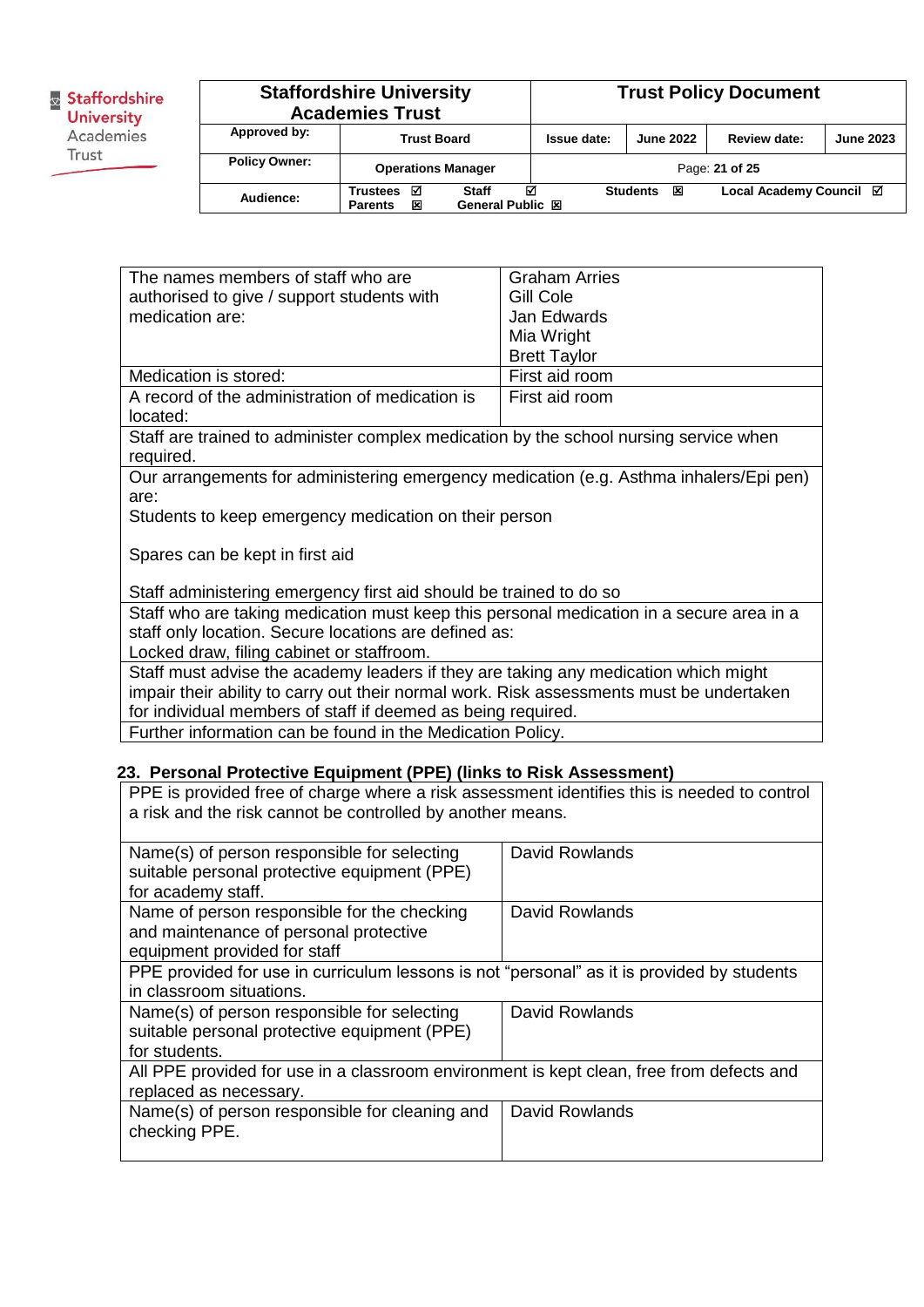|                      | <b>Staffordshire University</b><br><b>Academies Trust</b>              |  |             |                      | <b>Trust Policy Document</b> |                  |
|----------------------|------------------------------------------------------------------------|--|-------------|----------------------|------------------------------|------------------|
| Approved by:         | <b>Trust Board</b>                                                     |  | Issue date: | <b>June 2022</b>     | Review date:                 | <b>June 2023</b> |
| <b>Policy Owner:</b> | <b>Operations Manager</b>                                              |  |             |                      | Page: 22 of 25               |                  |
| Audience:            | М<br>М<br>Staff<br>Trustees<br>×<br>General Public 図<br><b>Parents</b> |  |             | <b>Students</b><br>冈 | Local Academy Council ⊠      |                  |

| Confirmation of any recorded checks to be |  |
|-------------------------------------------|--|
| provided.                                 |  |

#### **24. Radiation (where applicable)**

| Name of the academy Radiation Protection | Tom Holdway |
|------------------------------------------|-------------|
| Supervisor (RPS)                         |             |
| Name of the Radiation Protection Adviser | Tom Holdway |
| (RPA)                                    |             |

#### **25. Reporting Hazards or Defects**

All staff and students must report any hazards, defects or dangerous situations they see at the Academy.

Our arrangements for the reporting of hazards and defects:

Email or call the site team/Debra Bate

Inspections of the areas in question many be required

#### **26. Risk Assessments**

The academy has in place risk assessments for any identified significant risk. Control measures which are put in place to eliminate or reduce risk are communicated to staff, students and others who may be exposed to the risk. Risk assessments are in place for the following areas: Roof access Fire Lone Working Steps and ladders Barrier Opening of premises Scaffold tower Power tool Evac chair Road safety, car parking and marshalling Telescopic seating Infection control Lift Canvas flooring Skip use **Security** Contractor control **External** Curriculum / classrooms Hazardous activities or events Lettings or contract work which may affect staff or students in the Academy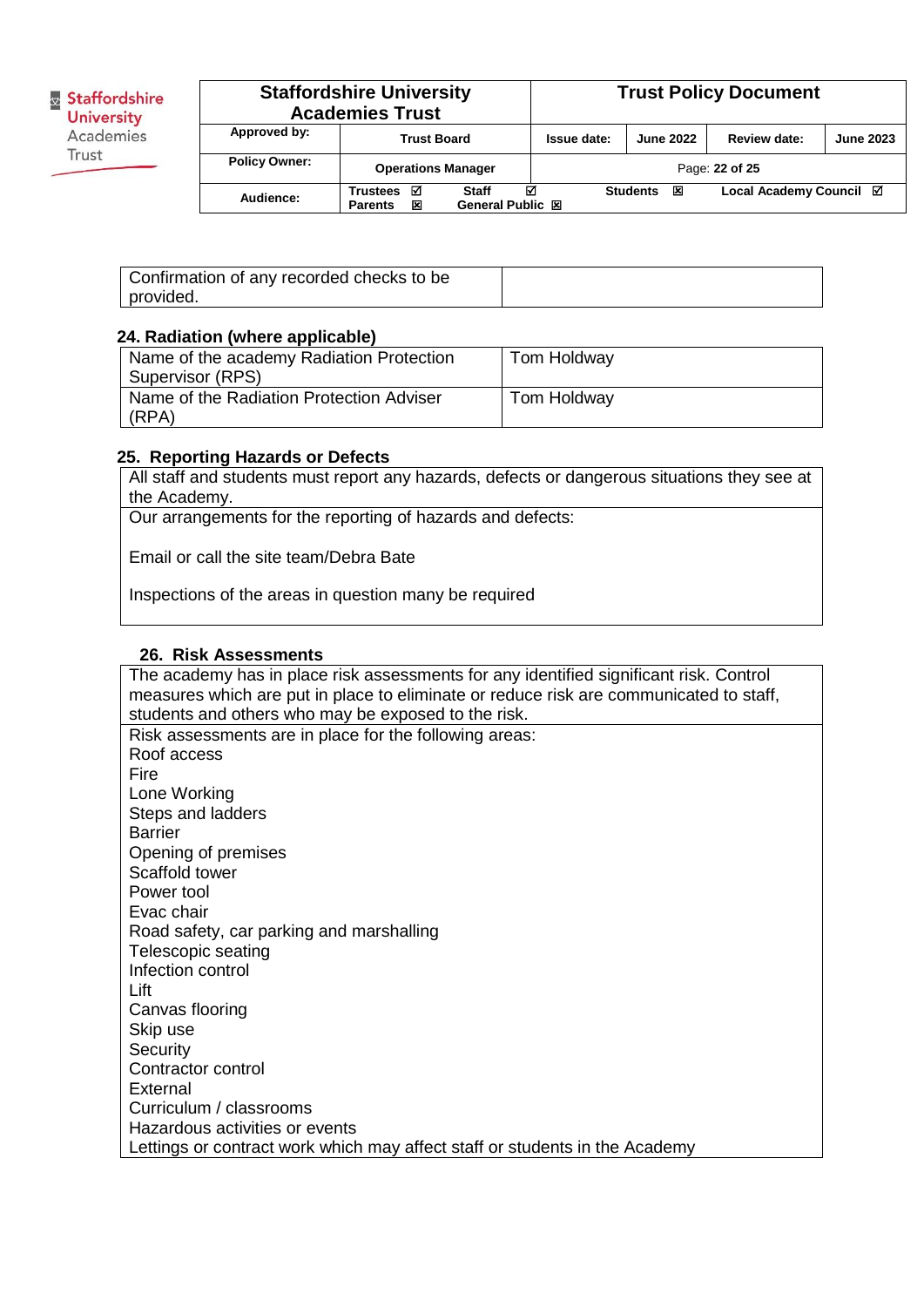|                      | <b>Staffordshire University</b><br><b>Academies Trust</b>                            |  |             |                      | <b>Trust Policy Document</b> |                  |
|----------------------|--------------------------------------------------------------------------------------|--|-------------|----------------------|------------------------------|------------------|
| Approved by:         | <b>Trust Board</b>                                                                   |  | Issue date: | <b>June 2022</b>     | Review date:                 | <b>June 2023</b> |
| <b>Policy Owner:</b> | <b>Operations Manager</b>                                                            |  |             |                      | Page: 23 of 25               |                  |
| Audience:            | ⊠<br>☑<br><b>Staff</b><br><b>Trustees</b><br>General Public 図<br>×<br><b>Parents</b> |  |             | <b>Students</b><br>図 | Local Academy Council Ø      |                  |

| <b>Hazardous Substances</b>                                                                 |                                     |  |  |  |
|---------------------------------------------------------------------------------------------|-------------------------------------|--|--|--|
| <b>Work Equipment</b>                                                                       |                                     |  |  |  |
| Manual handling activities                                                                  |                                     |  |  |  |
| Risks related to individuals e.g. health issues                                             |                                     |  |  |  |
|                                                                                             |                                     |  |  |  |
| Name of person who has overall responsibility                                               | Name of person who has overall      |  |  |  |
| for the Academy risk assessment process and                                                 | responsibility for the Academy risk |  |  |  |
| any associated action planning:                                                             | assessment process and any          |  |  |  |
|                                                                                             | associated action planning:         |  |  |  |
| Our arrangements for carrying out, recording, communicating and reviewing risk              |                                     |  |  |  |
| assessments are:                                                                            |                                     |  |  |  |
| Risk assessment register kept with review dates                                             |                                     |  |  |  |
| Risk assessments kept on the shared drive                                                   |                                     |  |  |  |
|                                                                                             |                                     |  |  |  |
| Risk assessments reviewed on or before the review date if there are no significant          |                                     |  |  |  |
| changes to be made                                                                          |                                     |  |  |  |
|                                                                                             |                                     |  |  |  |
| Risk assessments reviewed upon significant change prior to the review date                  |                                     |  |  |  |
|                                                                                             |                                     |  |  |  |
| Upon review completion, risk assessments saved to the staff shared drive and emailed to     |                                     |  |  |  |
| all staff                                                                                   |                                     |  |  |  |
| The location in which the academy keeps risk assessments is: Staff Share Drive and          |                                     |  |  |  |
| students' SIMS records.                                                                     |                                     |  |  |  |
| Appropriate training is provided for staff who are creating, reviewing or implementing risk |                                     |  |  |  |
| assessments.                                                                                |                                     |  |  |  |
| When an accident or incident occurs a post risk assessment takes place when a new           |                                     |  |  |  |
| hazard has been identified.                                                                 |                                     |  |  |  |
| Risk assessments are created or reviewed when something new is introduced or a change       |                                     |  |  |  |
| has occurred.                                                                               |                                     |  |  |  |
| Further information is located in the Risk Assessment Policy.                               |                                     |  |  |  |
|                                                                                             |                                     |  |  |  |

### **27. Smoking**

No smoking or vaping is permitted on site or in vehicles owned or operated by the academy.

#### **28. Shared use of premises/shared workplace**

| Name of Premises Manager or member of    | Debra Bate |
|------------------------------------------|------------|
| Leadership team responsible for Premises |            |
| Management:                              |            |

#### **29. Stress and Staff Wellbeing**

| Name of person who has overall responsibility  | Debra Bate        |
|------------------------------------------------|-------------------|
| for the health and wellbeing of Academy staff: |                   |
| Name of the person who leads on Academy        | Andrew Washbourne |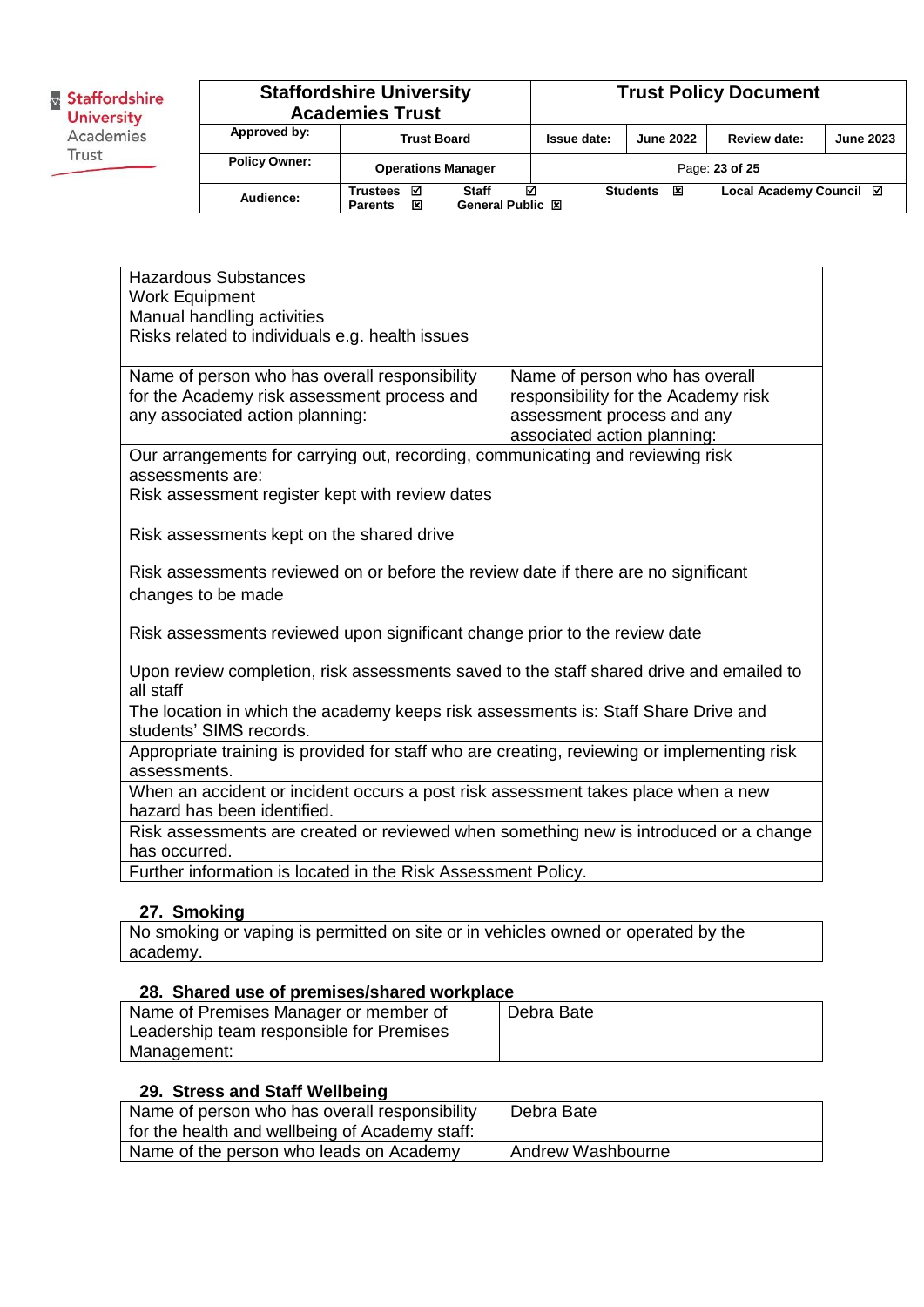|                      | <b>Staffordshire University</b><br><b>Academies Trust</b>                            |  |                    |                      | <b>Trust Policy Document</b> |                  |
|----------------------|--------------------------------------------------------------------------------------|--|--------------------|----------------------|------------------------------|------------------|
| Approved by:         | <b>Trust Board</b>                                                                   |  | <b>Issue date:</b> | <b>June 2022</b>     | Review date:                 | <b>June 2023</b> |
| <b>Policy Owner:</b> | <b>Operations Manager</b>                                                            |  |                    |                      | Page: 24 of 25               |                  |
| Audience:            | ☑<br>☑<br><b>Staff</b><br><b>Trustees</b><br>General Public 図<br>×<br><b>Parents</b> |  |                    | <b>Students</b><br>区 | Local Academy Council ⊠      |                  |

Mental Health and Wellbeing: Academy mental health first aid trained staff are: Scott Williams Simon Stokes Lisa Inns Teresa Smith Brett Taylor All staff have responsibility to take care of their own health and wellbeing and the academy supports staff to do this by implementing the following arrangements: Wellbeing and staff stress risk assessments in place Individual staff risk assessments in place as required Access to occupational health and thinkwell services Staff wellbeing initiatives in place A staff wellbeing committee is in place and feeds back to SLT regularly. Solutions to stress hazards and suggestions on how to minimise stress have been identified, discussed and communicated. All staff have an opportunity to contribute to discussions, meetings and initiatives around wellbeing issues at work. All staff have the opportunity to discuss mental health and wellbeing concerns confidentially. Individual stress risk assessments take place when a member of staff requires additional individual support. Staff can discuss individual risk assessments with Debra Bate A team stress risk assessment has been completed involving all staff and this is reviewed regularly. Arrangements are in place to support student mental health and wellbeing. Detail surrounding these arrangements can be found (location) Staff can access support for students by: Resources to support student mental health and wellbeing can be obtained from the inclusion team. The Mental Health and Wellbeing Policy contains further information. **30. Training and Development** Name of person who has overall responsibility for the training and development of staff: Bernadette Allsopp

All new staff receive an induction which includes health and safety, fire procedures, first aid and emergency procedures.

Our arrangements for carrying out suitable and sufficient health and safety training for all staff are:

Staff induction – general to academy structures, policies and procedures Risk assessments implemented where required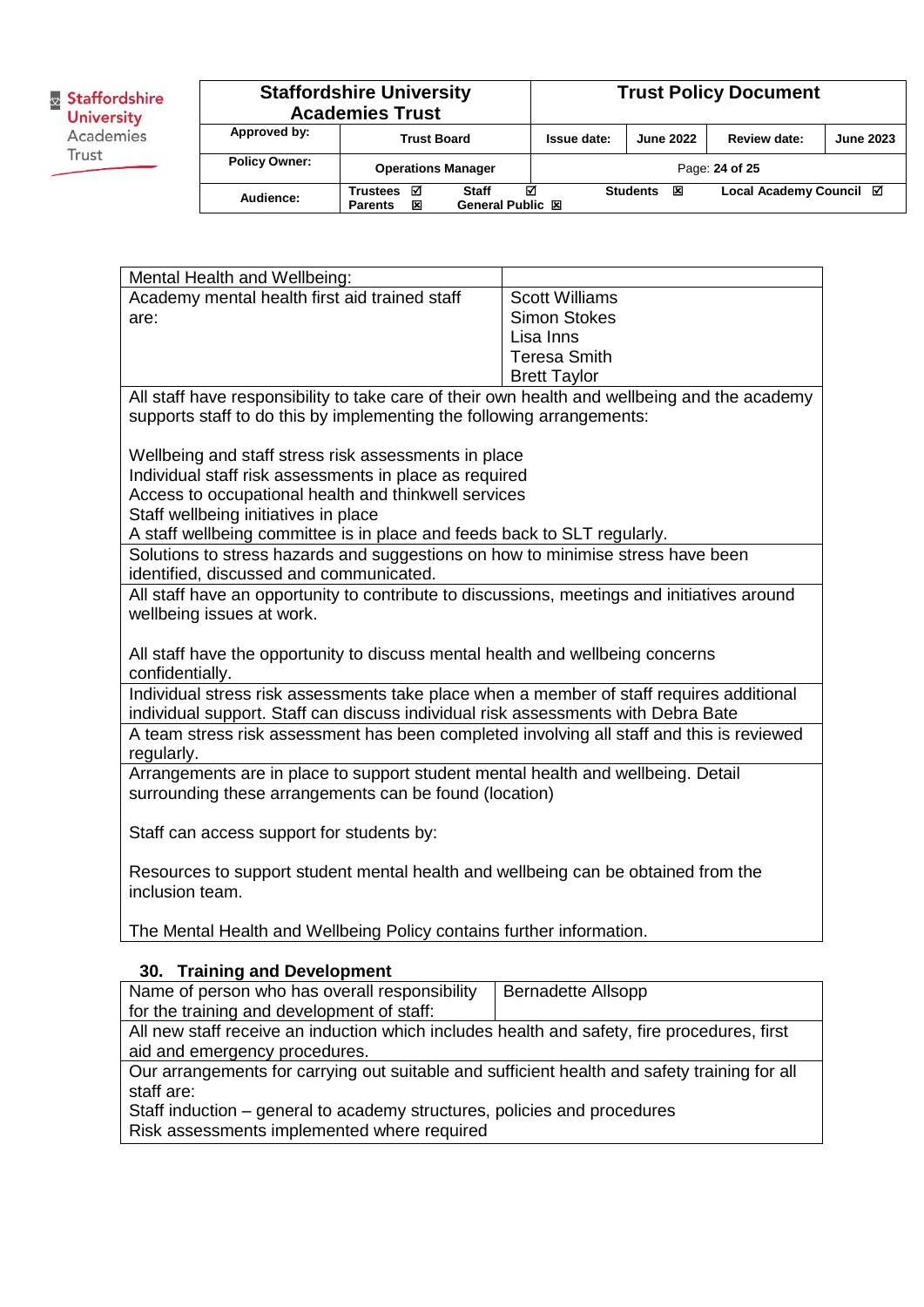| <b>Staffordshire University</b><br><b>Academies Trust</b> |                                      |                                       |             | <b>Trust Policy Document</b> |                         |                  |
|-----------------------------------------------------------|--------------------------------------|---------------------------------------|-------------|------------------------------|-------------------------|------------------|
| Approved by:                                              | <b>Trust Board</b>                   |                                       | Issue date: | <b>June 2022</b>             | Review date:            | <b>June 2023</b> |
| <b>Policy Owner:</b>                                      | <b>Operations Manager</b>            |                                       |             |                              | Page: 25 of 25          |                  |
| Audience:                                                 | Trustees<br>☑<br>×<br><b>Parents</b> | М<br><b>Staff</b><br>General Public 図 |             | <b>Students</b><br>図         | Local Academy Council ⊠ |                  |

Staff inducted in their own departments to risk management strategies Staff provided with training as identified upon appointment or as roles develop

The Academy has a health and safety training matrix to help in the planning of essential and development training for staff.

| Training records are retained and are located in the SLT folder on share drive |            |  |
|--------------------------------------------------------------------------------|------------|--|
| Training and competency is monitored and                                       | Debra Bate |  |
| measured by:                                                                   |            |  |

#### **31. Vehicles owned or operated by the academy (where applicable)**

| Name of person who has overall responsibility<br>for the academy vehicles        | Debra Bate          |
|----------------------------------------------------------------------------------|---------------------|
| The academy operates                                                             | 1 x 16 seater       |
| (minibus/coaches/cars/other vehicles (e.g. quad<br>bikes/ride on mowers).        |                     |
| Name of person who manages the driver<br>medical examinations and qualifications | Debra Bate          |
| Name of person who manages the vehicle<br>license requirements                   | Debra Bate          |
| Name of person(s) who undertakes vehicle                                         | David Rowlands      |
| checks such as oil, water and routine<br>roadworthiness.                         | <b>Andrew Price</b> |
| Name of person who arranges servicing and<br>maintenance of the academy vehicles | David Rowlands      |
| Our arrangements for the safe use of academy vehicles are:                       |                     |
| Risk assessments                                                                 |                     |

Written recorded checks prior to taking each vehicle out

MOTs/Tax/Services kept up to date Refer to the Vehicles Policy for further information.

#### **32. Vehicle movement on site**

| Name of Premises Manager or other staff                                              | David Rowlands |  |  |
|--------------------------------------------------------------------------------------|----------------|--|--|
| member responsible for the management of                                             |                |  |  |
| vehicles on site:                                                                    |                |  |  |
| Our arrangements for the safe access and movement of vehicles on site are 5mph speed |                |  |  |
| restriction on car parks                                                             |                |  |  |
| Barrier used on Marston Road car park to limit vehicle access                        |                |  |  |
| Deliveries and cars not permitted to move on the car park whilst students are        |                |  |  |
| entering/exiting the building                                                        |                |  |  |
| School crossing patrol available at the beginning and end of the academy day         |                |  |  |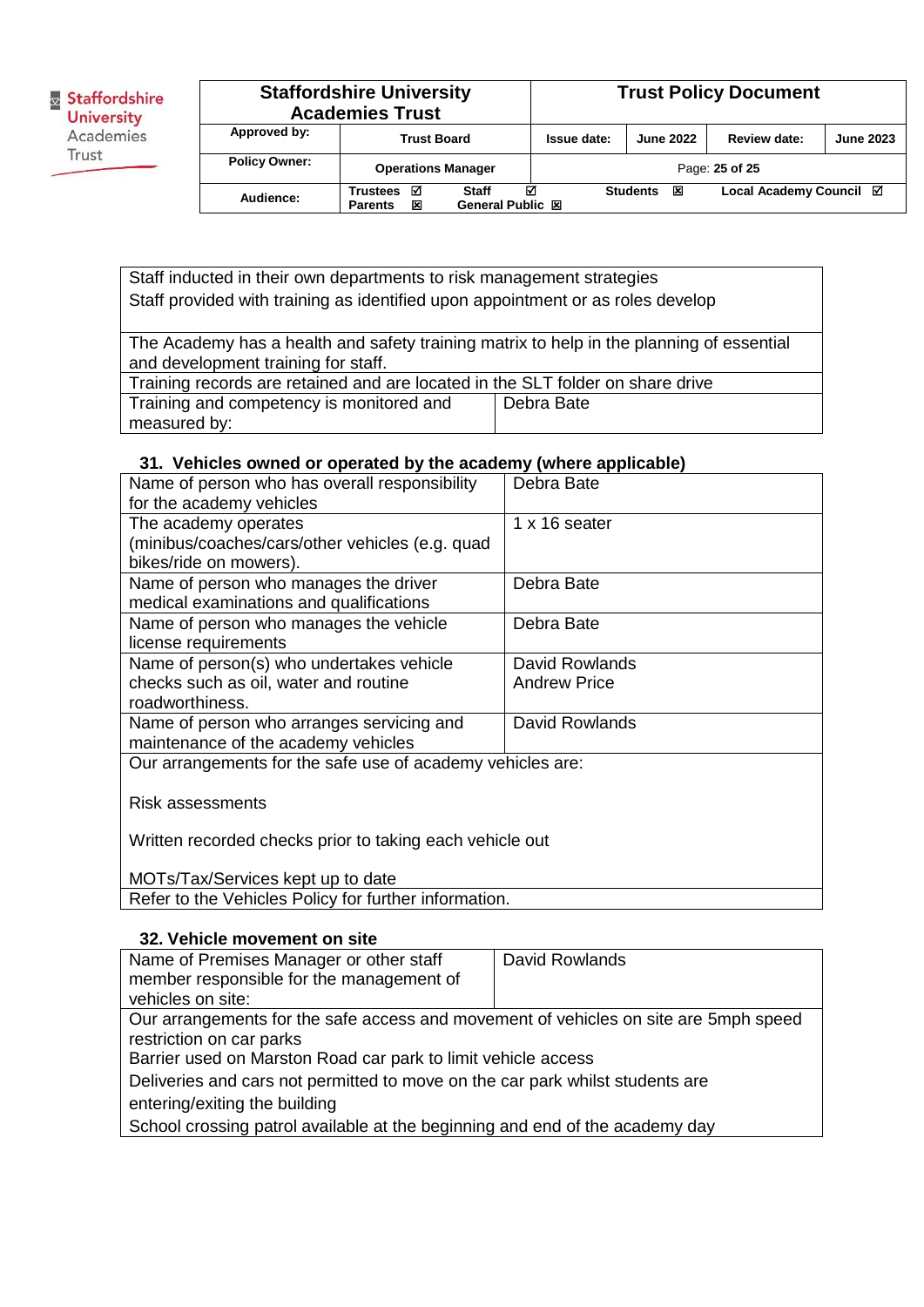| <b>Staffordshire University</b><br><b>Academies Trust</b> |                                             | <b>Trust Policy Document</b>          |             |                      |                         |                  |
|-----------------------------------------------------------|---------------------------------------------|---------------------------------------|-------------|----------------------|-------------------------|------------------|
| Approved by:                                              | <b>Trust Board</b>                          |                                       | Issue date: | <b>June 2022</b>     | <b>Review date:</b>     | <b>June 2023</b> |
| <b>Policy Owner:</b>                                      | <b>Operations Manager</b>                   |                                       |             |                      | Page: 26 of 25          |                  |
| Audience:                                                 | ⊠<br><b>Trustees</b><br>区<br><b>Parents</b> | М<br>Staff<br><b>General Public 図</b> |             | <b>Students</b><br>区 | Local Academy Council Ø |                  |

### **33. Violence and Aggression and Academy Security**

The Academy provides a place of work which is designed and managed to minimise the risk of violence and aggression to staff, students and visitors.

A risk assessment is carried out where staff are at increased risk of injury due to their work.

Training, information and instruction is available to staff to help them manage the risk of violence and aggression where required.

| Staff and students must report all incidents of<br>verbal & physical violence to: | Staff and students must report all<br>incidents of verbal & physical violence |
|-----------------------------------------------------------------------------------|-------------------------------------------------------------------------------|
|                                                                                   | to:                                                                           |
| Incidents of verbal & physical violence are                                       | Incidents of verbal & physical violence                                       |
| investigated by:                                                                  | are investigated by:                                                          |
| Name of person who has responsibility for site                                    | Name of person who has responsibility                                         |
| security:                                                                         | for site security:                                                            |

Our arrangements for site security are: Barrier in place

Gates locked at all times other than the beginning and end of the day when students enter and exit the building

Intercom systems available on each entrance for the receptionist to request information as to who wishes to seek entry to the academy

Magnetic locks in place on academy entrances which are locked during the day other than break times and the start and end of the day Security risk assessment in place

Refer to the Management of Violence and Aggression Policy for further information.

#### **34. Water System Safety**

| Name of Premises Manager or other member                                         | David Rowlands     |
|----------------------------------------------------------------------------------|--------------------|
| of staff responsible for managing water system                                   |                    |
| safety:                                                                          |                    |
| Name of contractors who have undertaken a                                        | <b>IWS</b>         |
| risk assessment of the water system and date                                     |                    |
| the risk assessment was last completed:                                          |                    |
| Name of contractors who carry out regular                                        | <b>Site Team</b>   |
| testing of the water system:                                                     |                    |
| Location of the water system safety                                              | <b>Site Office</b> |
| manual/testing log:                                                              |                    |
| Our arrangements to ensure contractors have information about water systems are: |                    |
| Hazard exchange                                                                  |                    |
|                                                                                  |                    |
| Use of water log                                                                 |                    |
|                                                                                  |                    |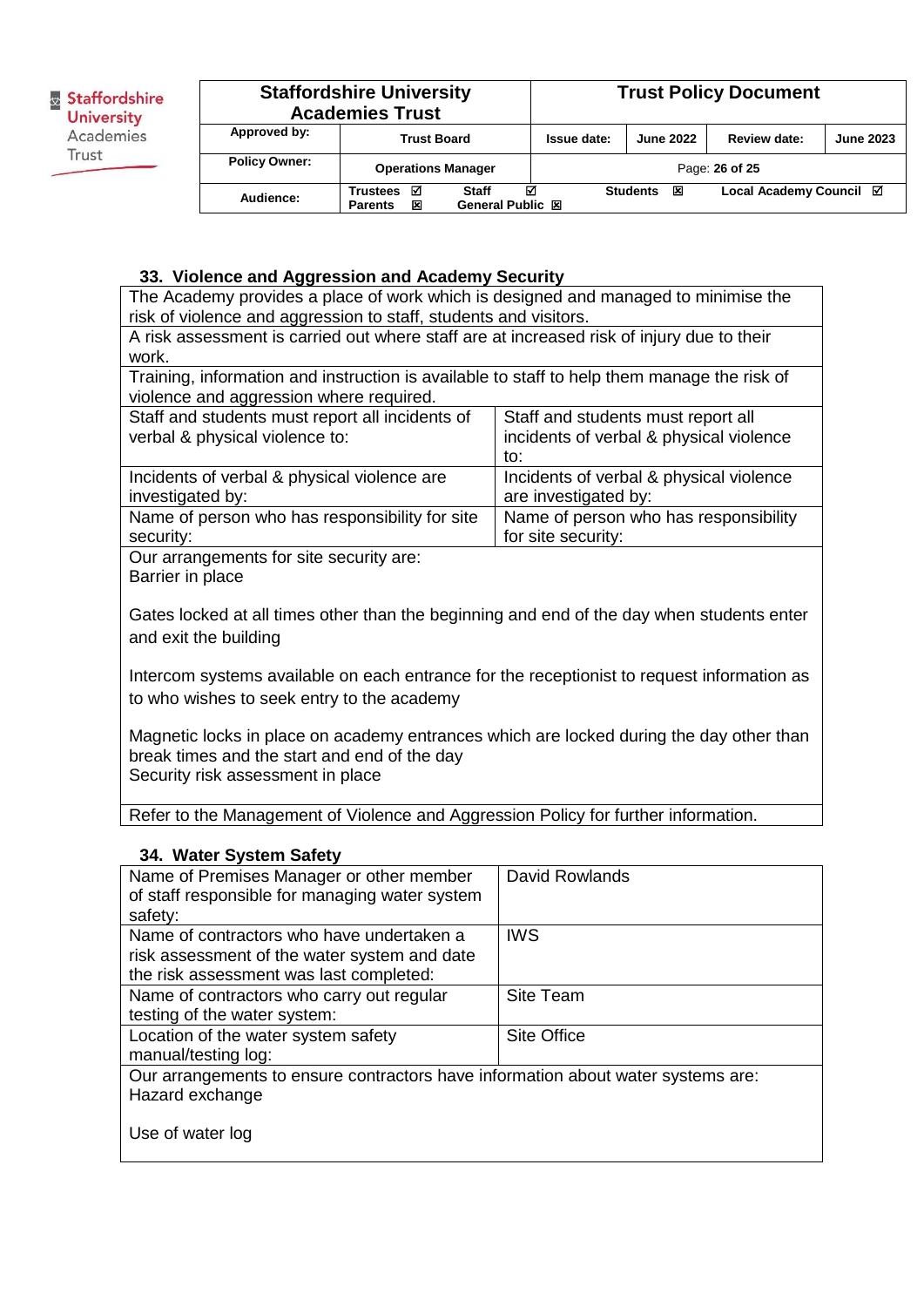| <b>Staffordshire University</b><br><b>Academies Trust</b> |                                             |                                              |             | <b>Trust Policy Document</b> |                         |                  |
|-----------------------------------------------------------|---------------------------------------------|----------------------------------------------|-------------|------------------------------|-------------------------|------------------|
| Approved by:                                              | <b>Trust Board</b>                          |                                              | Issue date: | <b>June 2022</b>             | Review date:            | <b>June 2023</b> |
| <b>Policy Owner:</b>                                      | <b>Operations Manager</b>                   |                                              |             |                              | Page: 27 of 25          |                  |
| Audience:                                                 | ⊠<br><b>Trustees</b><br>×<br><b>Parents</b> | ⊠<br><b>Staff</b><br><b>General Public 図</b> |             | 区<br><b>Students</b>         | Local Academy Council ⊠ |                  |

Use of water hygiene risk assessment

Contractor RAMS

Our arrangements to ensure all academy staff carrying out checks or testing or maintenance have information about the water system:

Water system training provided

Use of water log

Use of water hygiene risk assessment

Refer to the Water System Safety Policy for further information.

**35. Working at Height**

| Name of person(s) responsible managing the                                              | David Rowlands |  |  |  |
|-----------------------------------------------------------------------------------------|----------------|--|--|--|
| risk of work at height on the premises:                                                 |                |  |  |  |
| Date of the most recent working at height risk                                          | 01/04/2019     |  |  |  |
| assessment:                                                                             |                |  |  |  |
| Work at height is avoided where possible.                                               |                |  |  |  |
| Our arrangements for managing work at height are:                                       |                |  |  |  |
|                                                                                         |                |  |  |  |
| Risk assessments in place                                                               |                |  |  |  |
|                                                                                         |                |  |  |  |
| Risk assessments communicated to all staff                                              |                |  |  |  |
|                                                                                         |                |  |  |  |
| Health and safety focuses incorporate topics such as working at height                  |                |  |  |  |
|                                                                                         |                |  |  |  |
| Staff health and safety posters in each room                                            |                |  |  |  |
|                                                                                         |                |  |  |  |
| Key staff have training as required                                                     |                |  |  |  |
|                                                                                         |                |  |  |  |
| Ladder logs completed                                                                   |                |  |  |  |
|                                                                                         |                |  |  |  |
| Refer to the Working at Height Policy for further information.                          |                |  |  |  |
| Appropriate equipment is provided for work at height where required.                    |                |  |  |  |
| Staff who carry out work at height are trained to use the equipment provided.           |                |  |  |  |
| Work at height equipment is regularly inspected, maintained and records are kept in the |                |  |  |  |
| site office.                                                                            |                |  |  |  |
| Name of person(s) responsible for inspecting                                            | David Rowlands |  |  |  |
| and recording inspections:                                                              |                |  |  |  |
|                                                                                         |                |  |  |  |

# **36. Work Experience**

Name of person who has overall responsibility  $\vert$  Scott Williams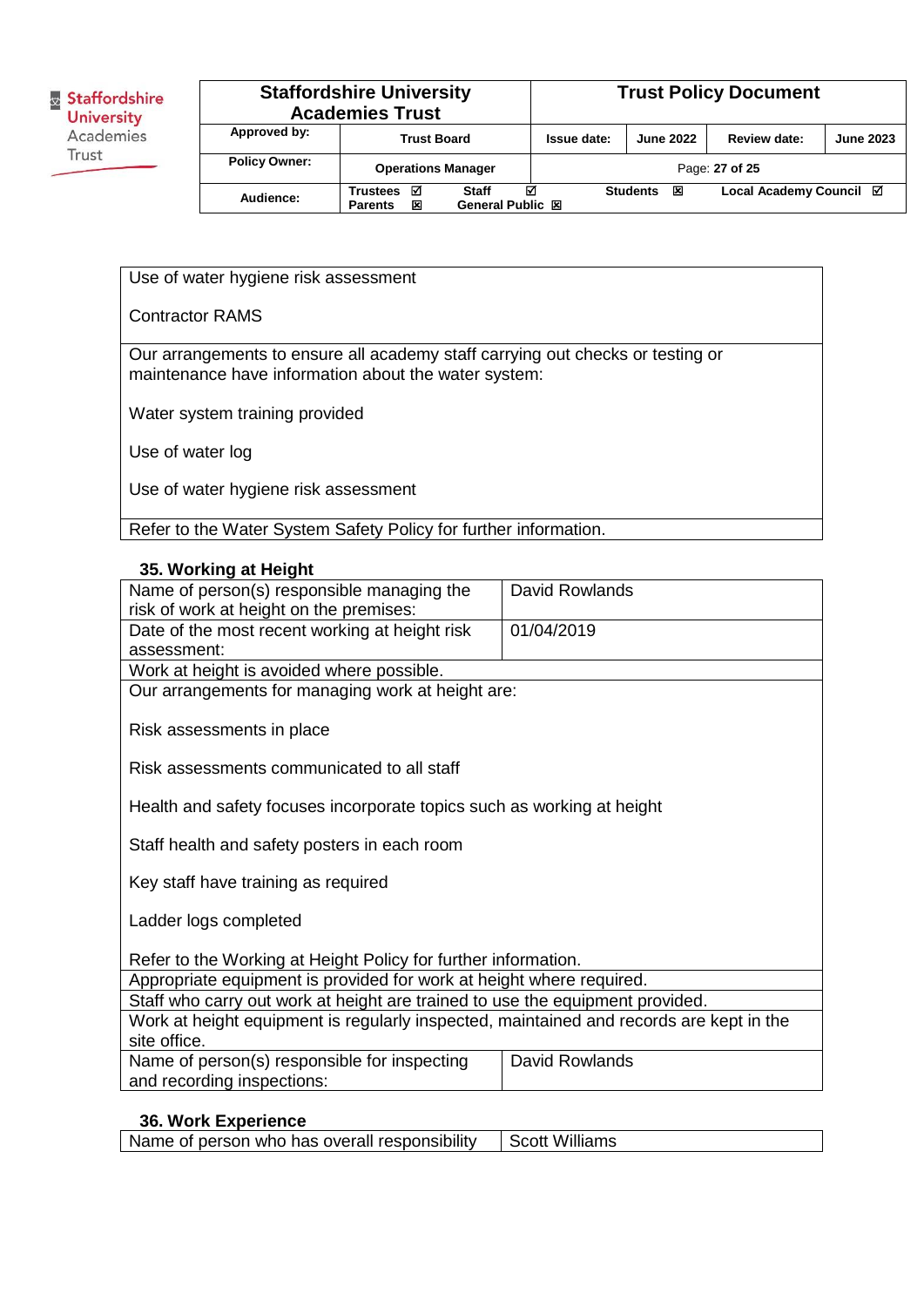| Staffordshire     |
|-------------------|
| <b>University</b> |
| Academies         |
| Trust             |
|                   |

|                      | <b>Staffordshire University</b><br><b>Academies Trust</b> |                                |             |                      | <b>Trust Policy Document</b> |                  |
|----------------------|-----------------------------------------------------------|--------------------------------|-------------|----------------------|------------------------------|------------------|
| Approved by:         |                                                           | <b>Trust Board</b>             | Issue date: | <b>June 2022</b>     | Review date:                 | <b>June 2023</b> |
| <b>Policy Owner:</b> |                                                           | <b>Operations Manager</b>      |             |                      | Page: 28 of 25               |                  |
| Audience:            | <b>Trustees</b><br>☑<br>×<br><b>Parents</b>               | М<br>Staff<br>General Public 図 |             | <b>Students</b><br>冈 | Local Academy Council ⊠      |                  |

| for managing work experience and work<br>placements for Academy students:                                                                                                 |                       |  |  |  |
|---------------------------------------------------------------------------------------------------------------------------------------------------------------------------|-----------------------|--|--|--|
| Our arrangements for assessing potential work placements, arrangements for induction<br>and supervision of students on work placement are:<br>Staff visit work placements |                       |  |  |  |
| Letters of consent obtained from parents/carers                                                                                                                           |                       |  |  |  |
| <b>Placements induct students</b>                                                                                                                                         |                       |  |  |  |
| Placements inspected by an independent company; Work Experience Support Services to<br>confirm insurance and adequate risk management is in place                         |                       |  |  |  |
| The name of the person responsible for the<br>health and safety of people on work experience<br>in the academy premises:                                                  | <b>Scott Williams</b> |  |  |  |
| Our arrangements for managing the health and safety of work experience students in the<br>Academy are:<br>Risk assessments implemented                                    |                       |  |  |  |
| Staff monitor students                                                                                                                                                    |                       |  |  |  |
| Students complete work experience booklets                                                                                                                                |                       |  |  |  |
| Adequate insurance in place                                                                                                                                               |                       |  |  |  |
| Students are put on placements which are suitable for their skill sets and capabilities                                                                                   |                       |  |  |  |

## **37. Volunteers**

| Name of person who has overall responsibility<br>for managing/coordinating volunteers working<br>within the academy:                                                                       | Debra Bate / Claire Simpson |
|--------------------------------------------------------------------------------------------------------------------------------------------------------------------------------------------|-----------------------------|
| Volunteers are considered as a member of staff and all health and safety arrangements<br>including induction and training must apply. Arrangements for the induction of volunteers<br>are: |                             |

### **38. Gas Safety**

| Name of person(s) responsible for managing<br>the gas safety systems on the academy<br>premises: | David Rowlands     |
|--------------------------------------------------------------------------------------------------|--------------------|
| Date of the most recent gas line test (5 yearly):                                                | 21/12/2020         |
| Date of the most recent gas system test:                                                         | Boilers 12/11/2021 |